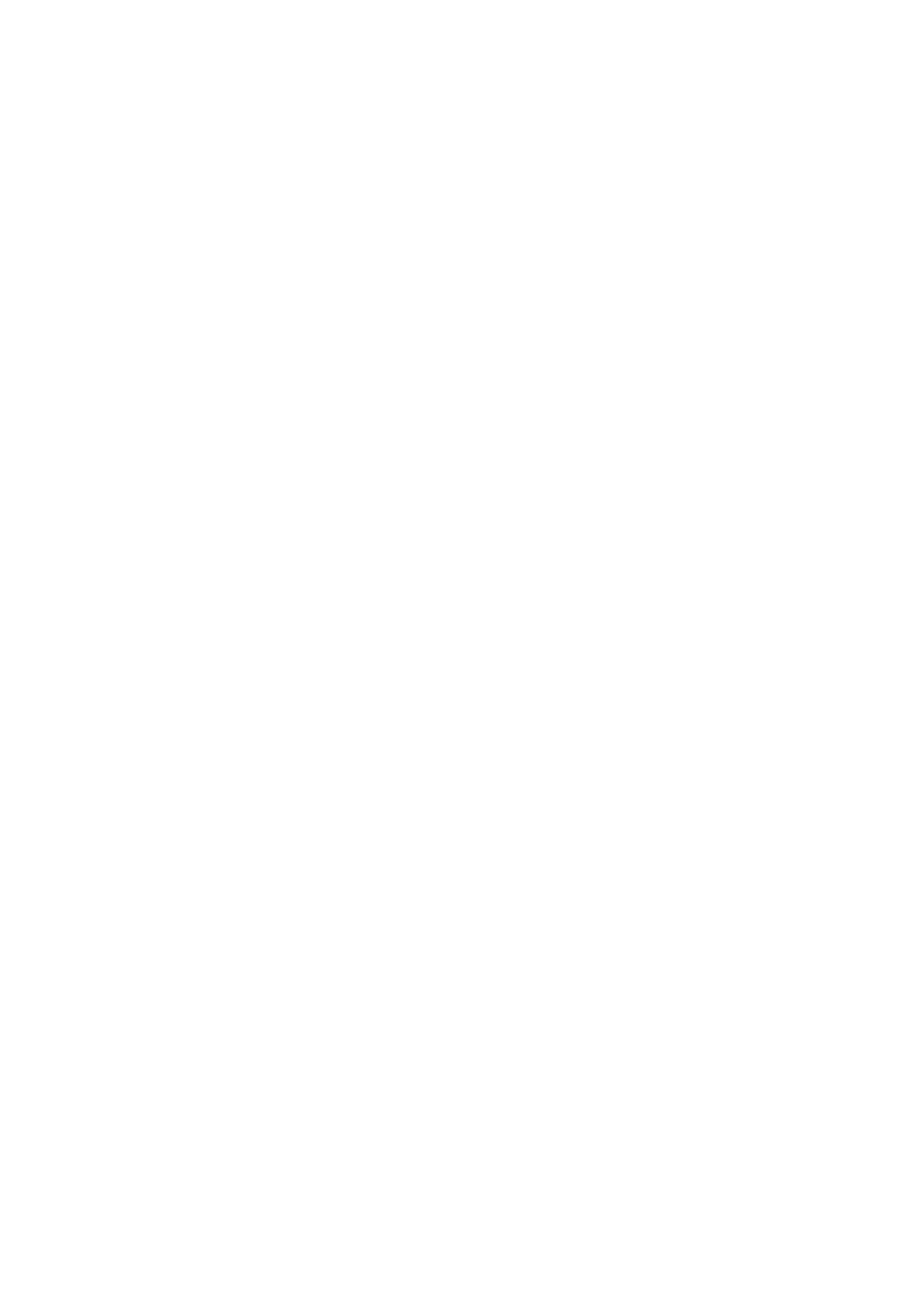# **DISCUSSION DRAFT ON THE REVISED GUIDANCE ON PROFIT SPLITS**

#### 4 July 2016

Public comments are invited on this discussion draft which deals with the clarification and strengthening of the guidance on the transactional profit split method, as set out in the BEPS Actions 8-10, 2015 Final Report. $<sup>1</sup>$ </sup>

This draft sets out the text of proposed revised guidance on the application of the transactional profit split method, together with a number of questions. The questions are intended to elicit responses which will then be taken into account by Working Party No. 6 in considering revisions to the relevant guidance in Chapter II of the Transfer Pricing Guidelines. The discussion draft necessarily concentrates on the guidance proposed to be included in Chapter II, but respondents are reminded that such guidance is provided within a framework of other relevant guidance. In particular the revisions to Chapter I set out guidance on how accurately to delineate the actual transaction between the associated enterprises, including an understanding of the broader context of the value chain to which they contribute, and of a requirement to select the most appropriate transfer pricing method to the circumstances of the case which underpins the discussion of transfer pricing methods in Chapter II. In addition, the revisions to Chapter VI include relevant guidance on identifying and evaluating intangibles. The discussion of the transactional profit split method in this discussion draft should not be taken to imply any change to this wider framework.

Responses are invited to the questions included in the text, but commentators should feel able to comment on points that may not be specifically covered by those questions.

*The views and proposals included in this discussion draft do not represent the consensus views of the CFA or its subsidiary bodies but are intended to provide stakeholders with substantive proposals for analysis and comment. Therefore, to the extent the approaches discussed herein differ from the established guidance set out in the OECD Transfer Pricing Guidelines, they should not be relied upon by taxpayers or tax administrations. Moreover, all examples used herein are for illustrative purposes only and are necessarily presented with limited facts. The examples do not have applicability beyond the purpose of seeking comments on the approaches they serve to illustrate and should not be used by taxpayers or tax administrations to interpret superficially similar cases.* 

This discussion draft is submitted for comment by interested parties. Comments should be submitted by **5 September 2016 (no extension will be granted)** and should be sent by email to **TransferPricing@oecd.org** in Word format (in order to facilitate their distribution to government officials). They should be addressed to the Tax Treaties, Transfer Pricing and Financial Transactions Division, OECD/CTPA. Comments in excess of ten pages should attach an executive summary limited to two pages.

 $\mathbf{1}$ 

<sup>1</sup> OECD (2015), *Aligning Transfer Pricing Outcomes with Value Creation, Actions 8-10 - 2015 Final Reports*, OECD/G20 Base Erosion and Profit Shifting Project, OECD Publishing, Paris.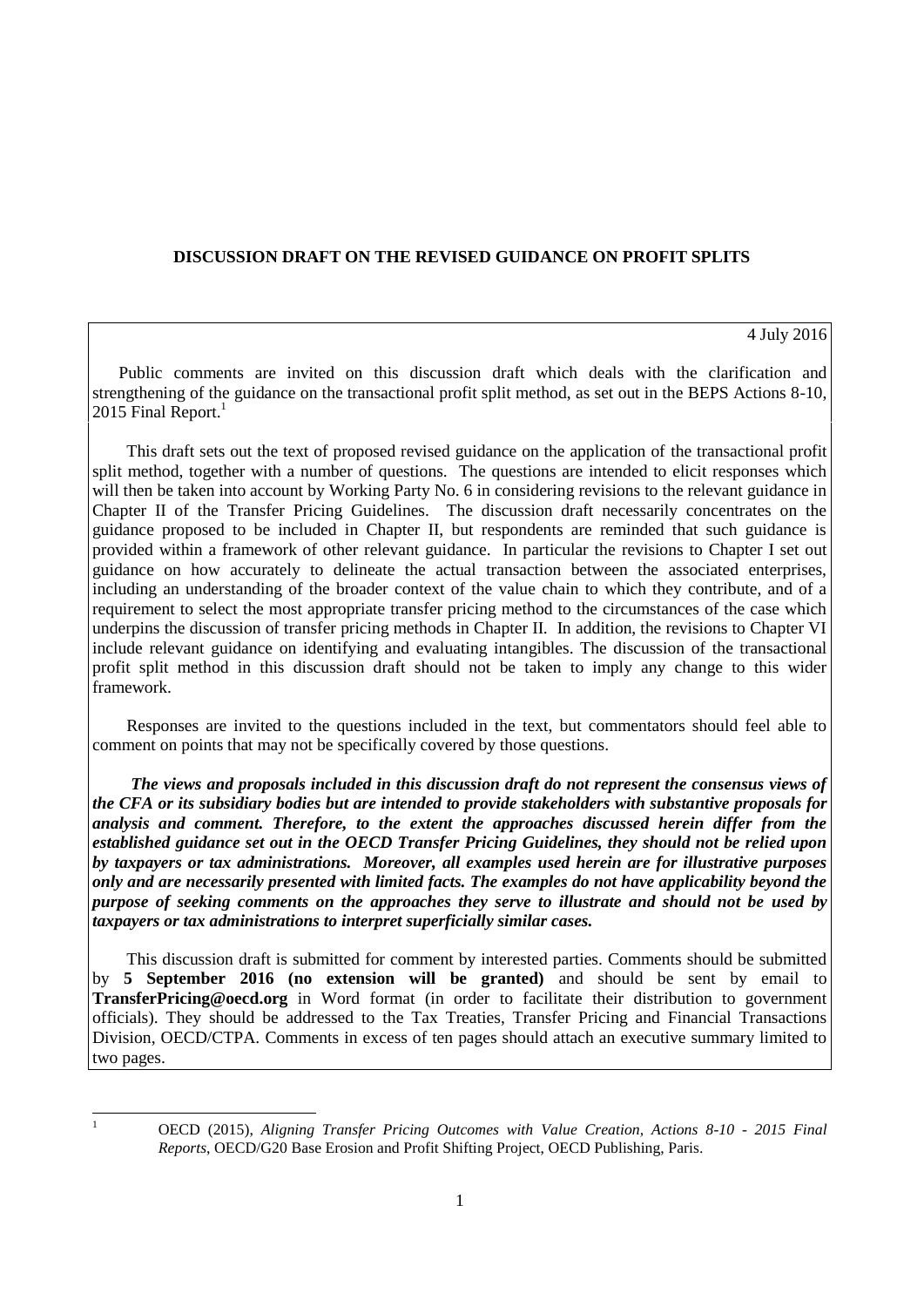The OECD intends to hold a public consultation on the proposed guidance on 11-12 October 2016 at the OECD Conference Centre in Paris, France. Registration details for the public consultation will be published on the OECD website in September. Speakers and other participants at the public consultation will be selected from among those providing timely written comments on the discussion draft.

Please note that all comments on this discussion draft will be made publicly available. Comments submitted in the name of a collective "grouping" or "coalition", or by any person submitting comments on behalf of another person or group of persons, should identify all enterprises or individuals who are members of that collective group, or the person(s) on whose behalf the commentator(s) are acting.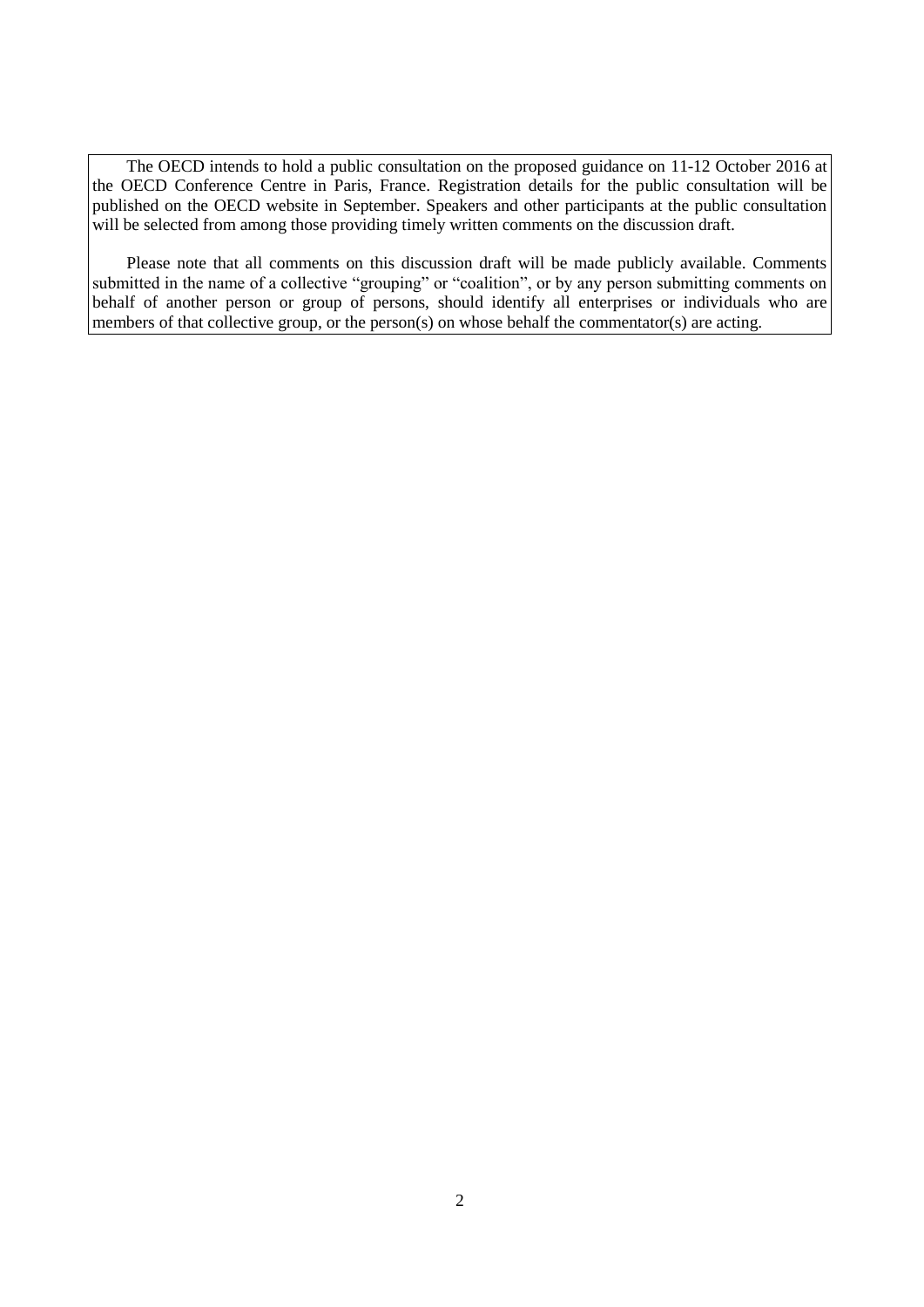# **REVISED GUIDANCE ON TRANSACTIONAL PROFIT SPLITS (TO REPLACE PART III SECTION C OF CHAPTER II OF THE 2010 TRANSFER PRICING GUIDELINES)**

# **C. Transactional profit split method**

# *C.1 In general*

1.  $[2.108]^2$  This section provides guidance on the selection and application of the transactional profit split method as the most appropriate method (see paragraph 2.2). The transactional profit split method seeks to eliminate the effect on profits of special conditions made or imposed in a controlled transaction (or in controlled transactions that are appropriate to aggregate under the principles of paragraphs 3.9-3.12) by determining the division of profits that independent enterprises would have expected to realise from engaging in the transaction or transactions. The transactional profit split method first identifies the profits to be split for the associated enterprises from the controlled transactions in which the associated enterprises are engaged ("the combined profits"). References to "profits" should be taken as applying equally to losses. See section C.4.2 for guidance on how to determine the profits to be split. It then splits those combined profits between the associated enterprises on an economically valid basis that approximates the division of profits that would have been anticipated and reflected in an agreement made at arm's length. See section C.4.4 for guidance on how to split the combined profits.

2. [New] Splitting profits on an economically valid basis can be described in two broad ways. One approach to splitting profits is to combine and split anticipated profits. The second approach involves combining and splitting actual profits. Although some considerations surrounding transactional profit splits of anticipated profits will be presented in this section, the focus will be on the application of the transactional profit split of actual profits as the "most appropriate method" for evaluating pricing of an accurately delineated transaction. References to a transactional profit split method cover both applications of the method.

3. [2.130] When applying the transactional profit split method, care should be exercised to ensure that its application is performed in a context which is similar to that the associated enterprises would have experienced, *i.e.* on the basis of information known or reasonably foreseeable by the associated enterprises at the time the transactions were entered into, in order to avoid the use of hindsight. See paragraphs 2.11 and 3.74. That is, irrespective of whether a transactional profit split of anticipated or actual profits is used, the basis upon which those profits are to be split between the associated enterprises, including the profit splitting factors and the way in which combined profits are calculated, must be determined *ex ante* on the basis of information known or reasonably foreseeable by the parties at the time the transactions were entered into.

4. [New] A transactional profit split of anticipated profits is a type of pricing arrangement whereby the principles of splitting profits on an economically valid basis are applied to the anticipated profits of an enterprise resulting from its own contributions and also from those made by an associated enterprise in order to determine a price for the contributions from that associated enterprise. As an example, consider

 $\frac{1}{2}$ 

Square bracketed paragraph references are to assist the reader in identifying the derivation of the paragraph in the 2010 Guidelines and in identifying new guidance.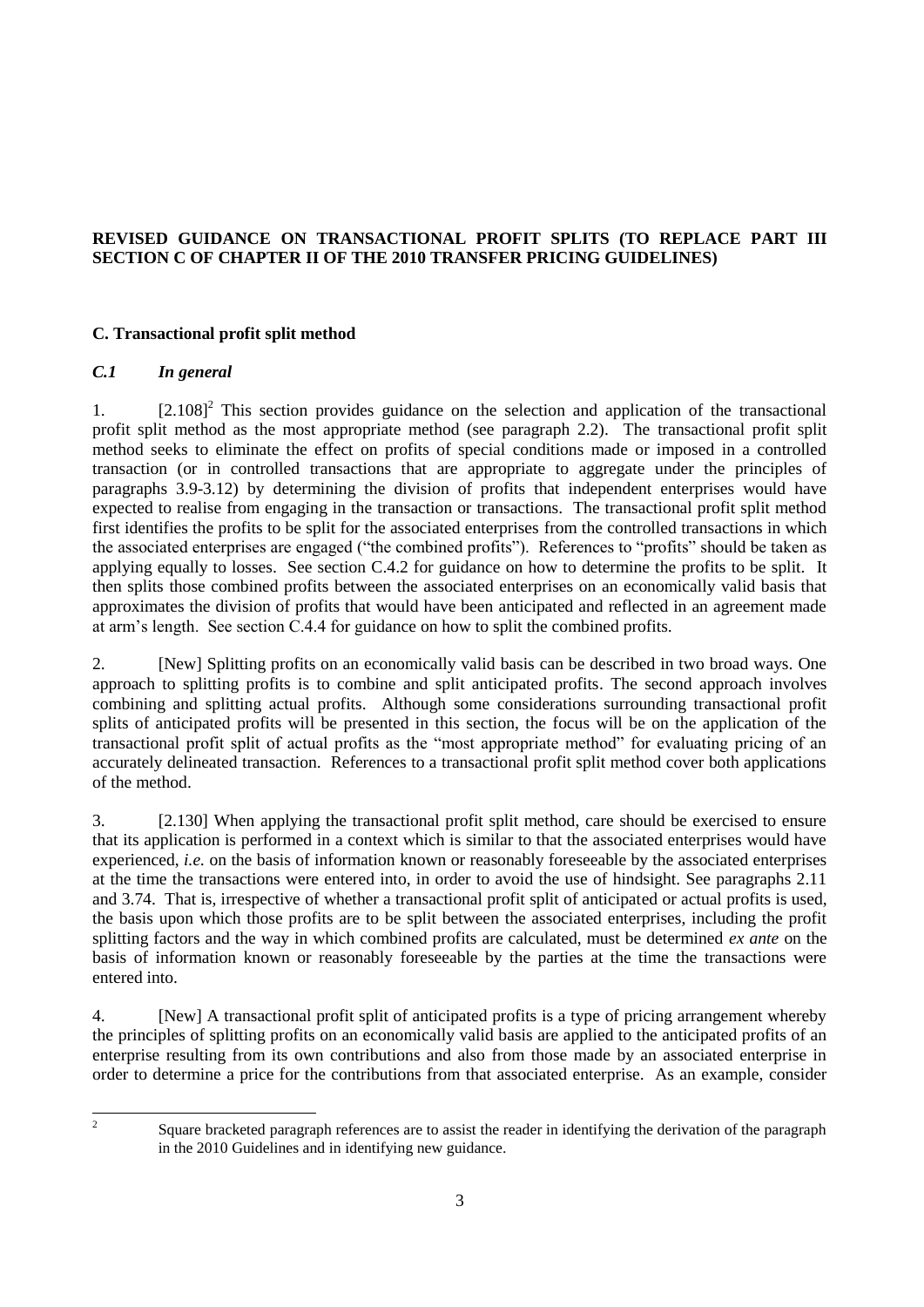the following scenario involving the transfer of rights in an intangible by Company A to an associated enterprise, Company B, in circumstances where Company B combines that intangible with its own intangible to commercialise a product using the intangibles in combination. Assuming that the facts of this case lead to the conclusions that a transactional profit split of anticipated profits is the most appropriate method to apply, the profits anticipated to be generated by Company B from commercialising products using its own intangible and the rights to an intangible contributed by Company A over an appropriate period are determined. The respective contributions made by each of the associated enterprises (both Company A and Company B contribute intangibles, and Company B makes additional inputs to commercialise the product using both intangibles) are then used to determine a pricing arrangement at the time of the transfer based on the anticipated profits of Company B resulting from the combined contributions of the enterprises that seeks appropriately to reward each company for its contribution to those anticipated profits at the time of the transfer. Further guidance on the potential application of transactional profit split methods to transactions involving intangibles is provided at Section D.2.6.2 of Chapter VI. Typically a transactional profit split of anticipated profits will be used in conjunction with a discounted cash flow valuation technique as described in Sections D.2.6.3 to D.2.6.4 of Chapter VI and discussed further in paragraph 20 of this Section.

5. [New] In a transactional profit split of actual profits, the profits of the enterprises are combined and the respective contributions of each enterprise are used to split the actual profits derived in each taxable period from commercialising products using the intangibles. In a transactional profit split of actual profits, although the basis for the split of combined profits is established *ex ante*, it is applied to actual, combined profits resulting from the transaction. As an example, consider the following scenario involving the transfer of rights in an intangible by Company A to an associated enterprise, Company B and the transfer of rights in an intangible by Company B to Company A, in circumstances where each company commercialises a product using the intangibles in combination. Assuming that the facts of this case lead to the conclusions that a transactional profit split of actual profits is the most appropriate method to apply, the respective contributions made by each company are determined *ex ante* and used to split the combined actual profits of both Company A and Company B from commercialising the product in each taxable period covered by the arrangement.

6. [New] A significant difference between the two approaches to the application of the transactional profit split method is that combining the profits of each associated enterprise under a transactional profit split of actual profits requires a high level of integration of activities. This is discussed in Section C.3.1. A further difference between the two approaches is that there is a greater sharing of uncertain outcomes resulting from risks associated with the transaction under a transactional profit split of actual profits, than under a transactional profit split of anticipated profits. The difference between the effect of uncertain outcomes on the two approaches may be less significant in practice where a contingent price is determined under a transactional profit split of anticipated profits. For example, where the price set takes the form of a royalty rate based on actual sales, the amount of the royalty payment will adjust to reflect higher or lower sales than anticipated. However, under a transactional profit split of actual profits there is a greater sharing of the effect of uncertainty resulting from risks, since the profits or losses that are split are the actual profits or losses, and since additional risks are likely to be shared depending on the level at which the profits are split. For example, in the scenario outlined above where both Company A and Company B combine their profits from commercialisation of the product, then if either company varies its marketing spend, this may affect the resulting profits to be split between the enterprises where the profits are split at the net rather than the gross level. Variations in the costs of production may affect the resulting profits to be split at both the gross profit and the net profit level. This aspect is discussed further in Section C.4.3. The implication for risk assumption by the parties to a profit split of actual profits is discussed further in paragraphs 7-10.

7. [New] The reference to division of profits in paragraph 1 has a specific meaning and application in the context of the transactional profit split of actual profits. In any transaction the price set by the parties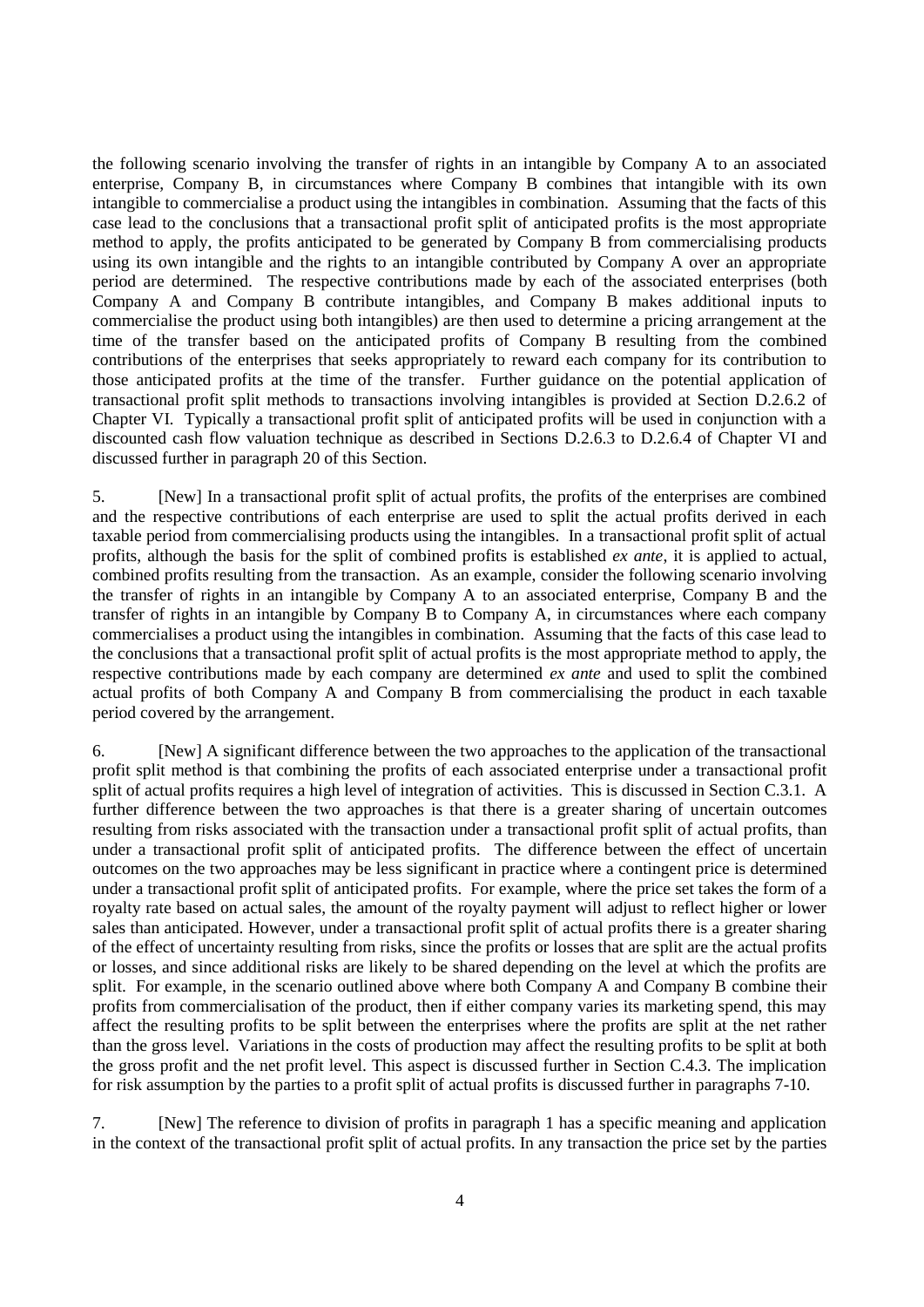affects the allocation of available profits or losses from that transaction. For example, the price a reseller pays for its supplies of bars of chocolate from a producer will affect the available profits for the producer and for the reseller. In this sense, any price setting, irrespective of how the price is determined, does have an impact on how potential profits are divided. Pricing negotiations by an uncontrolled party will typically take into account the profits it expects to derive from the transaction, and those it estimates the other party may be likely to obtain. For example, uncontrolled parties may negotiate a price discount for additional volume of products by reference to anticipated additional profits, and will make assumptions about how the anticipated additional profits may be divided between them, and how much of those profits they might be prepared to share with the other party as a result of setting the discount at a particular level. However, both parties will generally continue to run their separate business activities, including the assumption of the associated risks in their individual activities, to maximise their individual profits within the parameters set by the terms of the price discount.

8. [New] Although in some cases an uncontrolled party may mitigate its individual risks through agreed variations in prices, this generally does not result in the other party sharing in the outcomes of its business activities or sharing in its risks. Thus, when setting the price for bars of chocolate, the producer may take into account, among other things, the anticipated impact of future changes in cocoa prices on available profits, but the reseller is not expected when buying the products at the agreed price to share in the actual outcomes of the business activities and risks of the producer.

9. [New] In contrast, the division of combined actual profits under a transactional profit split of actual profits requires that the parties share in the outcomes of the business activities and risks associated with those outcomes, in accordance with the accurate delineation of the actual transaction. In such cases, the activities and associated risks of the parties are integrated such that they can often be considered as a single, cohesive business. If the reseller of chocolate bars were to agree to combine its profits with those of the producer and to split those profits between them, then the reseller would share in the impact of, among other factors influencing that profit, changes in cocoa prices and other costs of production.<sup>3</sup> In addition, the producer would share in the outcomes of the business activities and risks of the reseller, and would share in the impact of, among other factors influencing that profit, marketing costs and the consumer selling prices achieved. Each of the parties involved remains exposed to the effects of the risks associated with business activities of the other. The outcome for each party will depend on the overall performance of the businesses (i.e. including the performance of each party) in relation to those risks. Transactional profit splits sharing the combined actual profits of the parties contributing to the arrangement have the effect of sharing the impact of the risks associated with the business activities of the parties. In accordance with the guidance in Section D of Chapter I, such an outcome would only be consistent with the accurate delineation of the actual transaction in cases where the economically significant risks associated with the outcomes of the business activities are controlled, either separately or collectively, by the parties sharing in the actual profits, and each party has the financial capacity to assume its share of the risks.

10. [New] These observations about the implication of sharing in profits are particularly important to take into account following the determination of the nature of the commercial or financial relations of the parties under the guidance in Section D of Chapter I. Businesses can adopt different arrangements involving similar commercial activities and assets. For example, in a telecoms business an asset owner can rent out the asset for a fee or can split network income with the other asset owners; in the pharmaceutical business, a sales company can obtain services from a marketer for a fee, or can enter into a co-promotion agreement and split the combined profits. The differences between the arrangements can give rise to very

 $\overline{3}$ 

Note that this example is intended simply to provide an illustration of the effect on the parties of applying the transactional profit split method. No inferences should be drawn that the transactional profit split method would be the most appropriate method in these particular circumstances.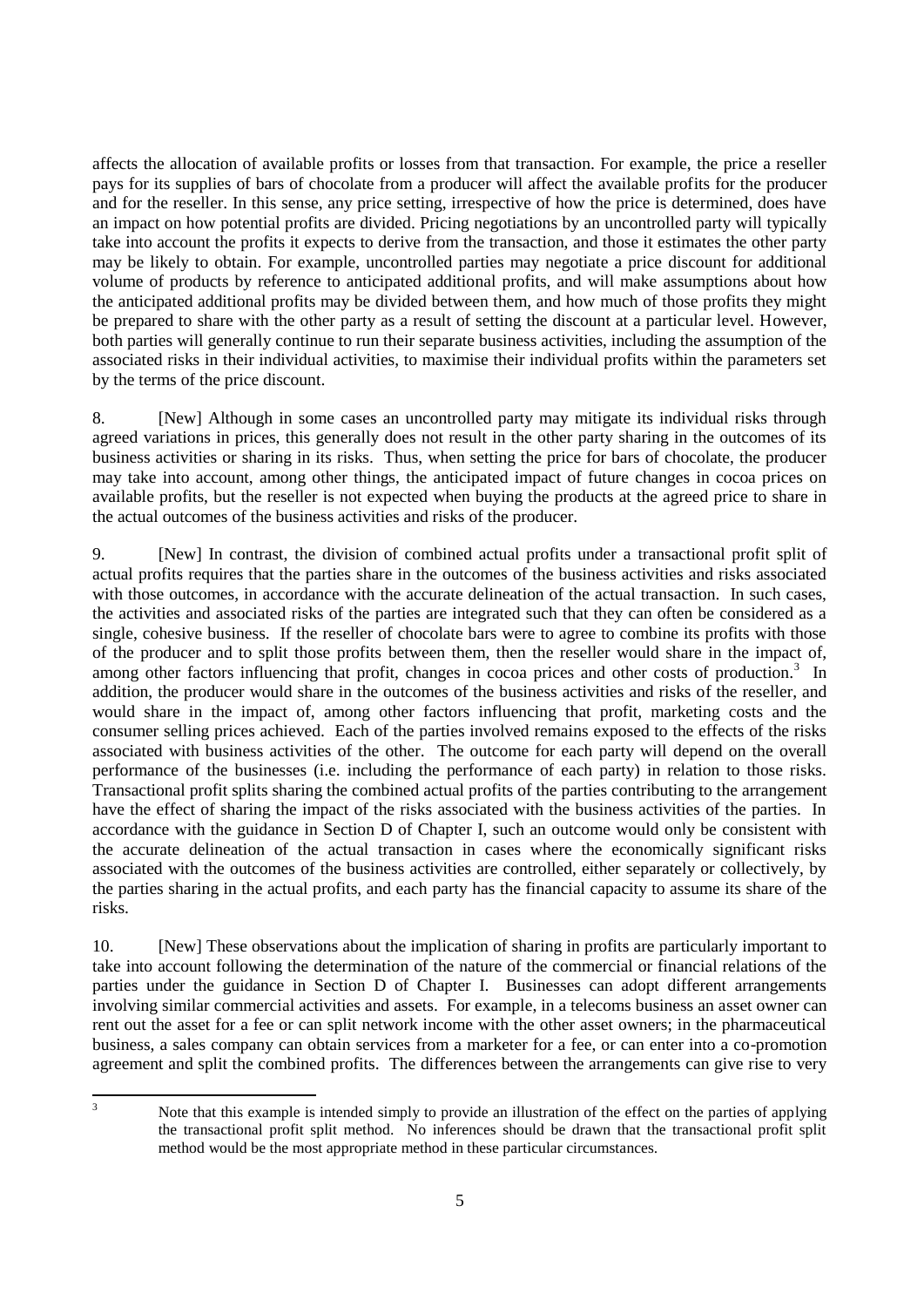different outcomes in terms of profits or losses. Sometimes, the same business can be seen at arm's length to adopt both arrangements; for example, a pharmaceutical business may enter into co-promotion agreements for certain markets or products as well as entering into fee-based marketing services arrangements for other markets or products. In examining arrangements between associated enterprises, it may be difficult for a tax administration to determine whether the accurately delineated transaction represents, for example, a fee arrangement, or is an arrangement in which two or more associated enterprises share economically significant risks, such that they should split the unanticipated, actual profits arising from their combined activities. However, a key indicator for the appropriateness of a profit split of actual profits is that the parties continue to share in the outcomes of the business activities and the risks associated with those subsequent outcomes. It would be contrary to the guidance in Section D of Chapter I to apply a transactional profit split of actual profits where the functional analysis demonstrates that one party does not exercise any degree of control over those risks, since to do so would assign to that party the impact of risks it does not control. As has been noted in paragraph 3, while a transactional profit split of actual profits can only be applied once actual profits, being the outcomes of risks, are known, the basis upon which combined profits are to be calculated and split must be determined *ex ante*, that is, before risk outcomes are known. Otherwise there is in fact no longer any risk. See paragraphs 1.47 and 1.78.

#### **Questions to commentators**

The guidance in the 2010 Transfer Pricing Guidelines on the application of the transactional profit split method envisages its application to either projected or actual profits (see 2.127). This discussion draft proposes to explore these distinctions further and provide clearer guidance on the different applications of the two approaches.

- 1. Comments are invited on the usefulness of the explanation of and of the guidance on transactional profit splits of anticipated profits. In particular:
	- 1. Is the distinction between transactional profit splits of anticipated profits and transactional profit splits of actual profits clear?
	- 2. Is the distinction between the two profit split approaches described useful?
- 2. Comments are also invited on the link between integration of business activities (and thus the sharing of risks) and the appropriate application of a transactional profit split of actual profits.
- 3. Examples of scenarios where each approach to splitting profits would be the most appropriate (together with a brief explanation as to why) are also requested.

#### *C.2 Summary of strengths and weaknesses*

11. [2.109] In determining the most appropriate method to apply to a controlled transaction, the main strength of the transactional profit split of actual profits is that it can offer a pricing solution in circumstances in which the accurate delineation of the actual transaction shows that two or more associated enterprises undertake activities involving the sharing of economically significant risks. This may happen in highly integrated operations in which the parties each perform similar functions, and in some instances share core assets used to produce the income stream. For example, see the discussion of the appropriateness and application of profit split methods to the global trading of financial instruments between associated enterprises in Part III, Section C of the Report on the Attribution of Profits to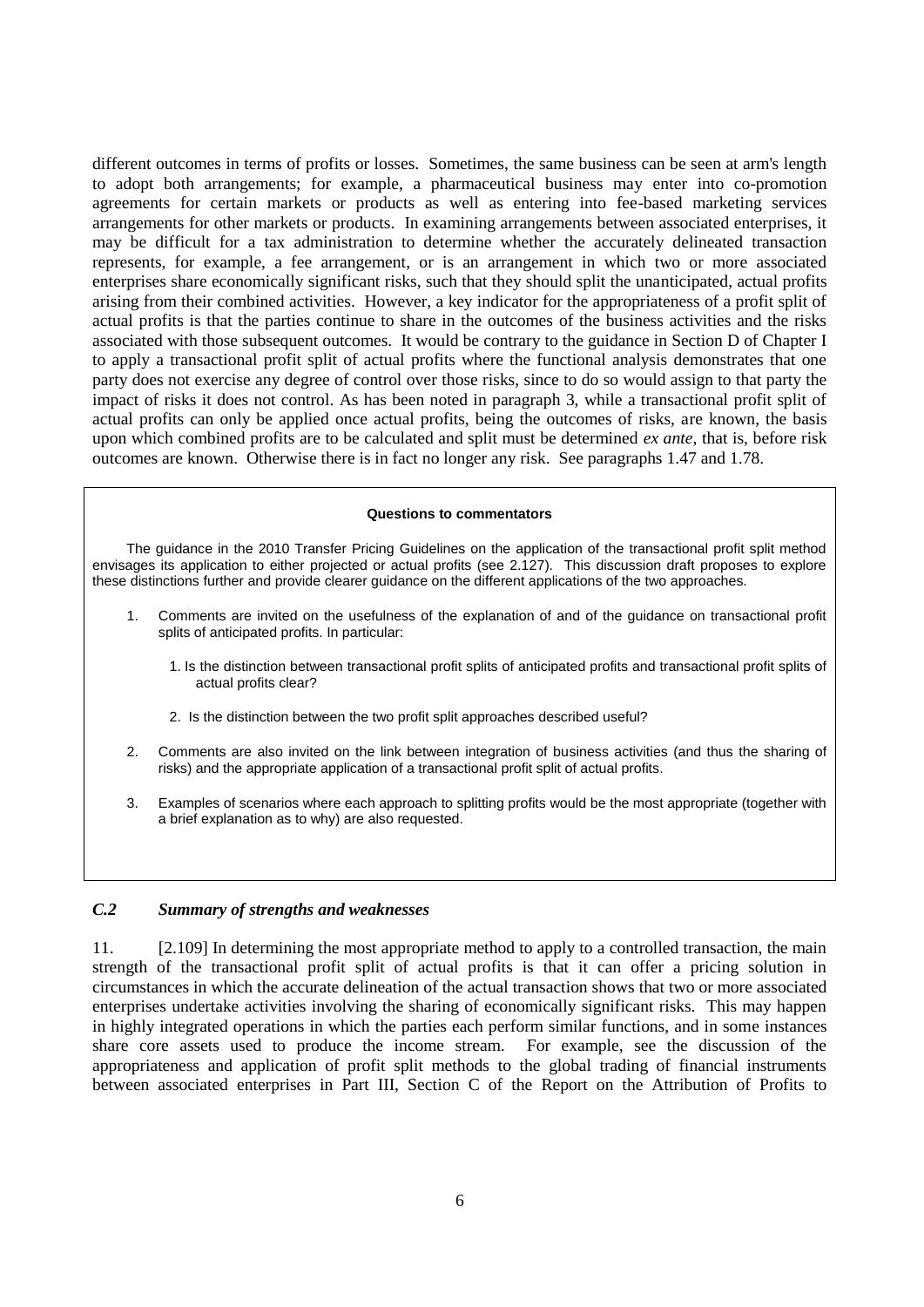Permanent Establishments.<sup>4</sup> This may happen also in cases where both parties to a transaction make unique and valuable contributions (e.g. contribute unique intangibles), because in such a case independent parties might wish to share the profits of the transaction in proportion to their respective contributions. On the other hand, the sharing of economically significant risks is less likely to occur where one party to the transaction performs only simple functions and does not make any significant unique contribution (e.g. contract manufacturing or contract service activities in relevant circumstances). In such cases where the accurate delineation of the actual transaction confirms that the parties do not share in the risks associated with subsequent outcomes, a transactional profit split of actual profits would not be appropriate because it would inappropriately have the effect of assigning the impact of significant risks to a party which in fact does not exercise control over such risks.

12. [2.112] A strength of the transactional profit split method generally is that it offers flexibility by taking into account specific, possibly unique, facts and circumstances of the associated enterprises that are not present in independent enterprises, while still constituting an arm's length approach to the extent that it reflects what independent enterprises reasonably would have done if faced with the same circumstances.

13. [2.113] A further strength of the transactional profit split of actual profits is that it is less likely that either party to the controlled transaction will be left with an extreme and improbable profit result, which does not appropriately reflect the contributions made in terms of functions, assets, and risks by each party. This is because the value contributed by both parties to the transaction is assessed, and also because the profits being divided are the actual profits arising rather than a benchmarked profit for one of the parties. This aspect can be particularly important when analysing the contributions by the parties in respect of the intangibles employed and economically significant risks assumed in the controlled transactions.

14. [2.114] A weakness of the transactional profit split method relates to difficulties in its application. On first review, the transactional profit split method may appear readily accessible to both taxpayers and tax administrations because it tends to rely less on information about independent enterprises. However, associated enterprises and tax administrations alike may have difficulty accessing information from foreign affiliates. In addition, it may be difficult to measure combined revenue and costs for all the associated enterprises participating in the controlled transactions, which would require identifying from the financial records of the parties to the transaction the revenues, costs, and profits arising from the transaction and separating them from the parties' other activities.

15. [2.114] The way in which profits are split may also require detailed analysis of past, current, and expected expenditure relating to the combined profits from the transaction or transactions concerned. For example, a profit split between a global manufacturer and a regional distributor, in circumstances where both enterprises contribute intangibles, will require the combined profits for the products manufactured by the global manufacturer to be identified and separated from its other activities, and where the regional distributor sells other products or performs additional activities, similar separation will be required. If the way in which the profits are split depends on respective costs, then analysis of past expenditure may be necessary and appropriate allocation made to the products sold by the regional distributor. The required financial information may be difficult to access, the required interpretation of the data can be difficult for the taxpayer to perform, the analysis of the data may require reasonable assumptions to be made based on knowledge of the business, and in most cases a tax administration will not be able to perform the analysis or verify the information without full co-operation from the taxpayer.

 $\frac{1}{4}$ 

See the 2010 Report on the Attribution of Profits to Permanent Establishments, approved by the Committee on Fiscal Affairs on 22 June 2010 and by the Council for publication on 22 July 2010.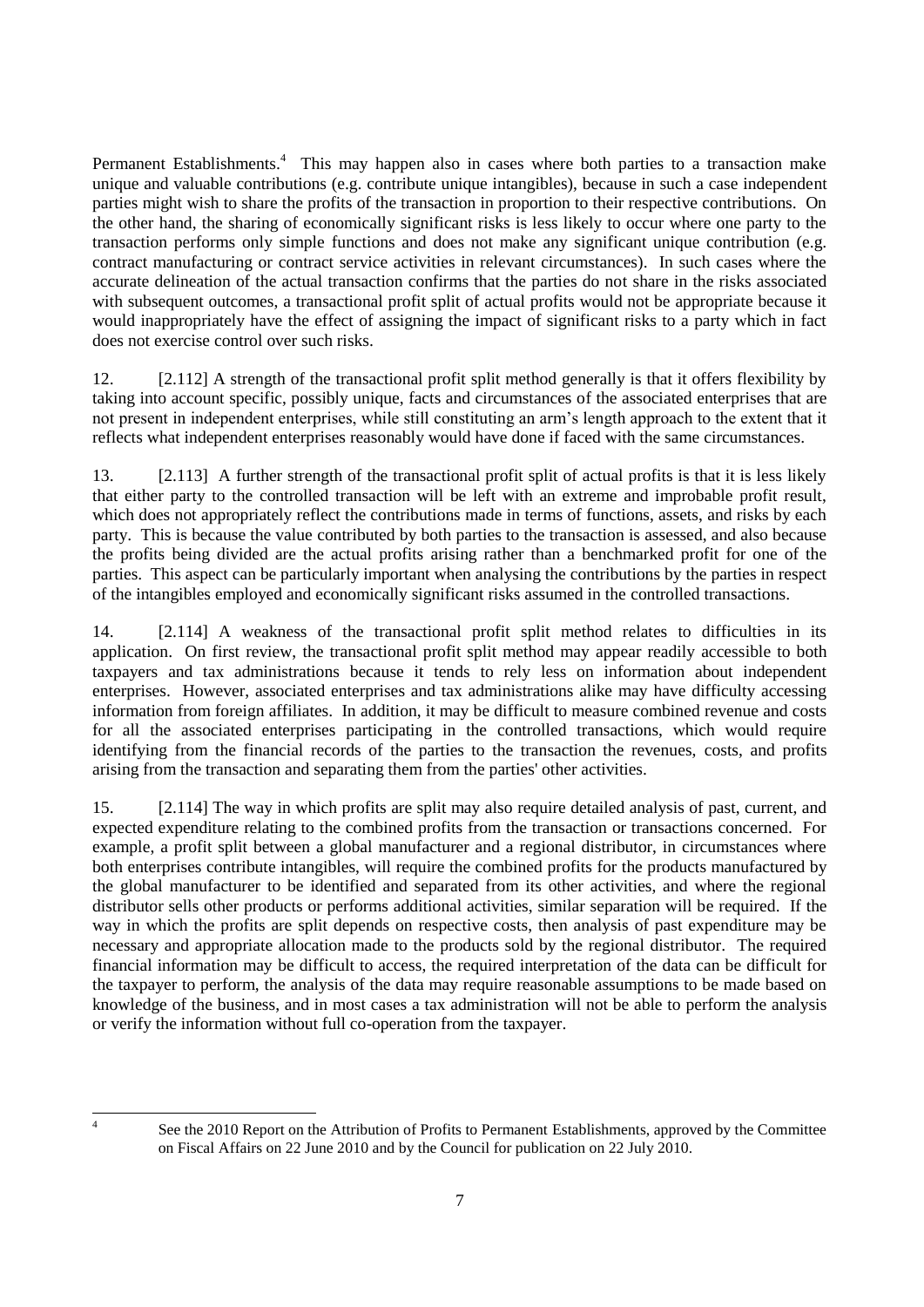#### **Question to commentators**

- 4. Are the strengths and weaknesses of the transactional profit split method appropriately captured and summarised?
- 5. Do transactional profit splits of anticipated profits and transactional profit splits of actual profits have different strengths and weaknesses? If so, what are they?

#### *C.3 Most appropriate method*

16. [New] The application of a transactional profit split of actual profits reflects a relationship where the parties either share the same economically significant risks associated with the business opportunity or separately assume closely related risks associated with the business opportunity and consequently should share in the resulting profits or losses. The selection under the guidance in paragraph 2.2 of a transactional profit split of actual profits as the most appropriate method in a particular case will depend on accurately delineating the actual transaction, through a functional analysis as set out in Section D of Chapter I and, in so doing, determining the shared assumption of economically significant risks. The application of a transactional profit split of actual profits when not supported by the features derived from the functional analysis, for example in cases where other methods are difficult to apply because reliable comparables are scarce, is unlikely to produce an arm's length outcome since the appropriate use of a profit split is determined by the existence of a specific commercial relationship between the parties.

17. [New] The accurate delineation of the actual transaction will be important in determining whether a transactional profit split of actual profits is potentially applicable. For example, if the accurate delineation of the actual transaction supports non-contingent remuneration to one of the parties, then the party receiving the non-contingent remuneration would not be sharing in the outcomes of the business activities and the risks associated with those outcomes, which is required for the transactional profit split of actual profits to be the most appropriate method. Example 1 in Section D.1 of Chapter I (paragraph 1.83) illustrates such a case. In the example, illustrating a contract R&D arrangement, Company A assumes the development risk (that is, Company A meets the control and other requirements of Section D.1.2). Company B assumes the risks (and similarly meets the requirements of Section D.1.2) associated with competently performing the research activities. Notwithstanding that the risks assumed by Company B might be economically significant, especially in relation to Company B's business, the critical aspect in the example is that it is the entity assuming development risk, Company A, that will bear the consequences associated with the success or failure of the intangible to be developed. This is reflected in the accurate delineation of the actual transaction. Accordingly, a transactional profit split would not be the most appropriate method to apply.

18. [New] A lack of comparables alone is insufficient to warrant the use of a transactional profit split of actual profits under the arm's length principle. In cases where the accurate delineation of the actual transaction indicates that one of the parties to the transaction assumes only limited risks, but reliable comparables data is scarce, it is likely that a more reliable arm's length outcome can be reached through the adjustment (under Step 8 of a typical process for performing a comparability analysis in paragraph 3.4) and interpretation (under Step 9 of a typical process for performing a comparability analysis in paragraph 3.4) of inexact comparables data rather than through the inappropriate application of the transactional profit split method. Using a transactional profit split of actual profits in such a case would result in a fundamentally different economic outcome to the one supported by the accurate delineation of the actual transaction.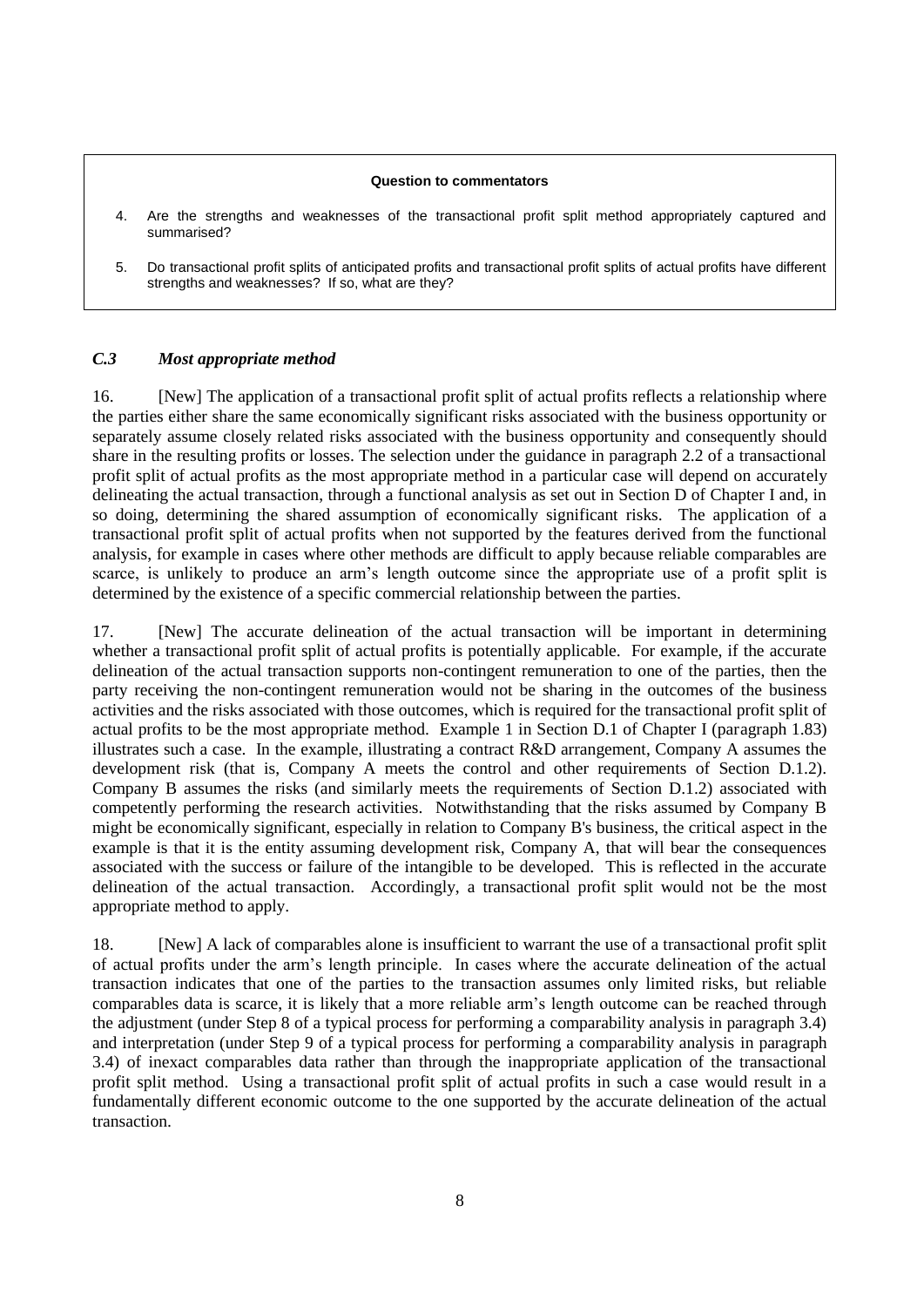19. [New] A sharing of risks by parties to a transaction may be accompanied by a high degree of integration of functions or the making of unique and valuable contributions by each of the parties. Highly integrated business operations may involve the sharing of functions, where the outcome of the transaction is dependent on two or more parties making contributions which are interlinked and thus cannot reliably be evaluated in isolation. In such a case, a transactional profit split of actual profits may be appropriate. However, the contribution alone of an intangible or rights in an intangible by one of the parties is not sufficient to justify the splitting of combined actual profits of the parties to the transaction under a transactional profit split of actual profits. Integration and unique and valuable contributions are discussed further in Sections C.3.1 and C.3.2.

#### **Question to commentators**

- 6. The discussion draft introduces the sharing of economically significant risks as a factor which may indicate that a transactional profit split of actual profits may be the most appropriate method.
	- 1. Do commentators have any suggestions for clarifying the notion of risk sharing in this context?
	- 2. Do commentators find the draft helps to clarify the circumstances where the transactional profit split method is the most appropriate method? Please provide explanations and/or examples supporting your views.

20. [New] However, as discussed in paragraph 6, a transactional profit split of anticipated profits does not require the level of integration or risk sharing required for a transactional profit split of actual profits. For example, in circumstances where it is determined that a transactional profit split of anticipated profits is the most appropriate method, the value of a party's contribution for which reliable comparables cannot be found may be derived from the splitting of appropriate projected income or cash flows of the transferee based on a splitting factor that reflects the respective contributions of the transferor and transferee to those projected income or cash flows. The contribution can then be valued using valuation techniques discussed in sections D.2.6.3 and D.2.6.4 of Chapter VI. The amount so derived can then be used to set a single price or a series of recurring payments. Where the contribution takes the form of an intangible or rights to an intangible the guidance on intangibles for which valuation is highly uncertain at the time of the transaction in Section D.3 and D.4 of Chapter VI will be relevant.

#### **Question to commentators**

7. The discussion draft notes that a transactional profit split of anticipated profits can be used in conjunction with certain valuation techniques. Examples showing the application of a transactional profit split of anticipated profits are sought.

# *C.3.1 Highly integrated operations*

21. [New] The accurate delineation of the actual transaction may determine that multiple parties share significant risks in relation to a transaction in cases in which the transaction is part of highly integrated business operations of the parties. Although most business operations undertaken by an MNE group are integrated to some degree, a high degree of integration means that the way in which one party to the transaction performs functions, uses assets and assumes risks is interlinked with, and cannot reliably be evaluated in isolation from, the way in which another party to the transaction performs functions, uses assets and assumes risks. Indeed, in some cases there will be a high degree of commonality in the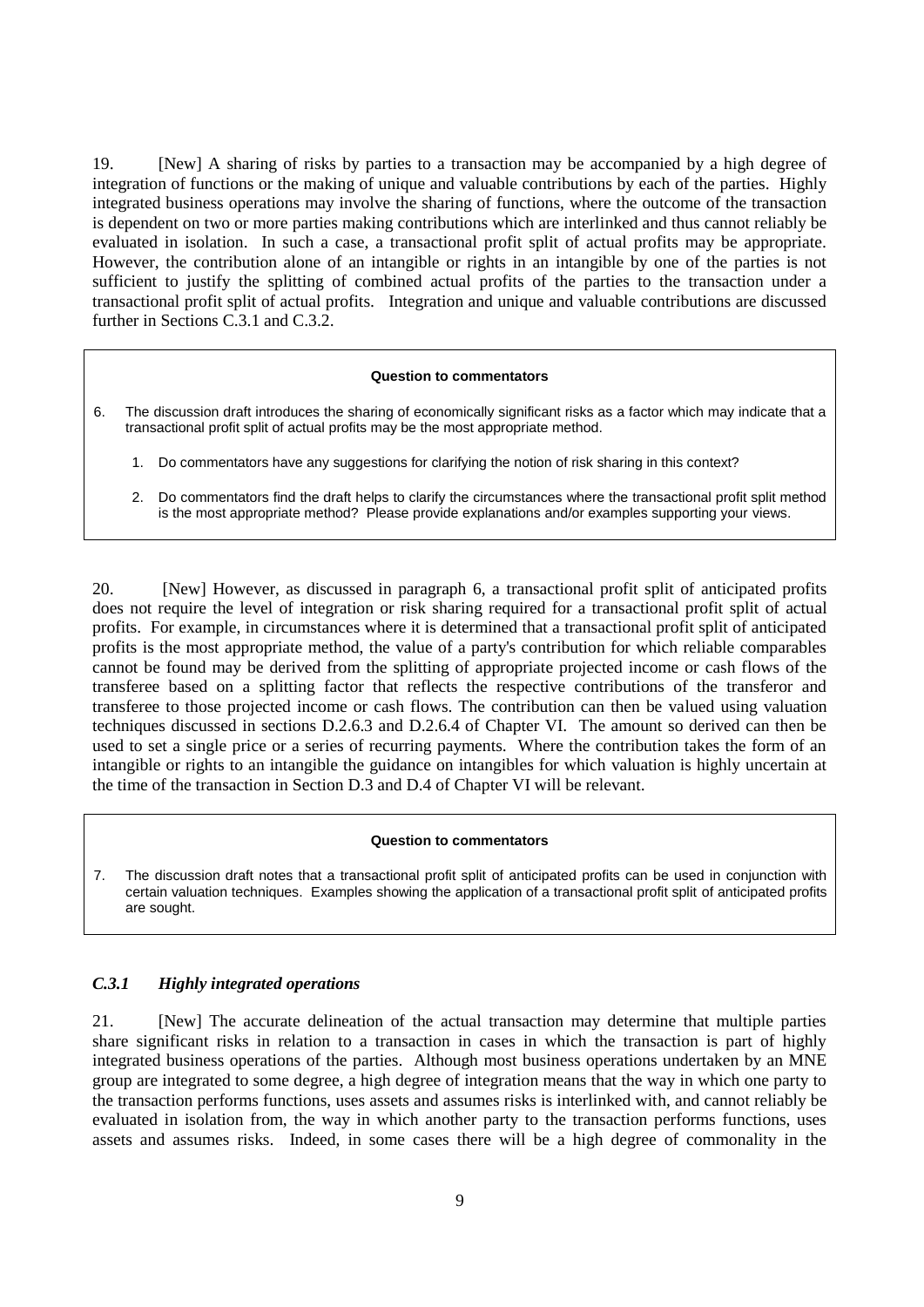functions performed, the assets used, and risks assumed. This commonality is more likely to be the case where there is parallel integration by the associated enterprises in the value chain, rather than sequential integration. In the case of sequential integration, in which parties perform discrete functions in an integrated value chain, it will often be the case that it is possible to find reliable comparables for each stage or element in the value chain since the functions, assets, and risks involved in each discrete stage may be comparable to those involved in uncontrolled arrangements. In contrast, where parallel integration occurs, multiple parties to the transaction are involved in the same stage of the value chain. For example, the parties may each contribute intangibles, share functions in jointly developing products, and exploit the marketing of those products together. In cases of parallel integration, it may be the case that the accurate delineation of the actual transaction determines that each party shares economically significant risks, and a transactional profit split, using an approach which splits actual profits, may be found to be the most appropriate method.

#### **Questions to commentators**

- 8. Is the distinction between parallel and sequential integration of business operations a useful refinement in determining when the transactional profit split method is likely to be the most appropriate method?
- 9. If so, how should the concept of parallel integration be further defined?

#### *C.3.2 Unique and valuable contributions*

22. [New] Another situation in which the transactional profit split method may be the most appropriate method is where multiple parties to the transaction make unique and valuable contributions, such as unique and valuable intangibles (see paragraph 6.17). Contributions, whether in the form of functions performed, assets used, or risks assumed, will be "unique and valuable" in cases where (i) they are not comparable to contributions made by uncontrolled parties in comparable circumstances, and (ii) their use in business operations represents a key source of actual or potential economic benefits. The two factors are often linked: comparables for such contributions are seldom found *because* they are a key source of economic advantage. In such cases, it may be that the risks associated with the respective unique and valuable contribution of each of the parties cannot be controlled by the other party or parties. For example, the developer and manufacturer of a key component together with the developer and manufacturer of the rest of the product both make unique and valuable contributions in terms of functions and intangibles that represent a key source of economic benefits. In practice, neither of them may be able to control the development risk and to take on the key source of economic benefits from the other, but instead they together control the development risks and share in the combined profits resulting from their contributions.

#### **Questions to commentators**

- 10. Comments are invited on the relationship between the making of unique and valuable contributions by both (all) parties to a transaction, and the sharing of economically significant risks.
- 11. Are there situations where all the parties make unique and valuable contributions to a transaction, but they do not share the economically significant risks associated with the outcomes of that transaction? If so, what guidance on the appropriate use of profit splits in such a situation should be provided?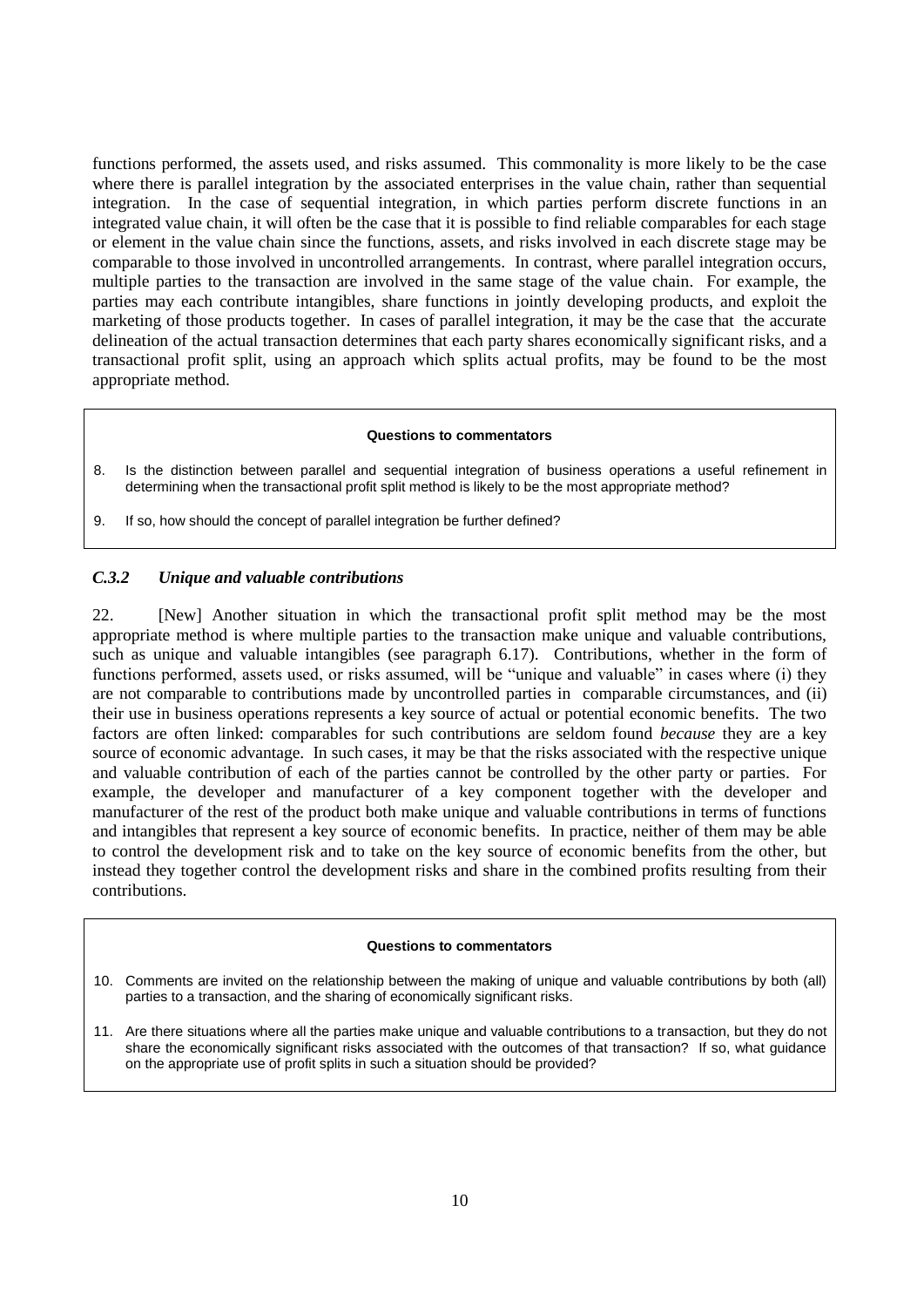# *C.3.3 Group synergies*

23. [New] As has been noted in paragraph 1.162, the benefits of important group synergies attributable to deliberate concerted group actions should be shared by members of the group in proportion to their contribution to the creation of the synergy. This sharing of benefits (or negative costs) can be achieved through the use of appropriate allocation keys similar to the way in which allocation keys can be used to apportion costs of shared services. There is no need to combine the total profits of the parties and use the transactional profit split method simply on account of group synergies alone. It is merely necessary to apply an appropriate allocation key to the marginal system profits arising from those synergies.

#### **Question to commentators**

12. The Final BEPS Report on Actions 8-10 noted that group synergies were to be addressed in the guidance on profit splits. The approach taken in this discussion draft is to make reference to the incremental or marginal system profits arising from the group synergy, which would then be shared amongst the relevant associated enterprises. The analytical framework suggested in the draft, based on an accurate delineation of the actual transaction, would not support the combining and splitting of total system profits on the basis of group synergies alone. Comments on this point are invited.

#### *C.3.4 Value chain analyses*

24. [New] A value chain analysis, undertaken as part of the broad-based analysis of the taxpayer's circumstances (see 1.34), may be useful in helping to identify when the transactional profit split method may be appropriate. Such an analysis may also assist in determining how the method, if indeed it is the most appropriate method, should be applied, including the profits to be split and the relevant splitting factors. It should be emphasised however, that such a value chain analysis is merely a tool to assist in delineating the controlled transactions, in particular in respect of the functional analysis, and thereby determining the most appropriate transfer pricing methodology.

25. [New] All business operations can be expressed through a value chain and many MNE groups operate through a global value chain. This alone does not imply that the transactional profit split should be applied. If that were the case, then a profit split would apply in almost every case and risk producing results contrary to the arm's length principle. Instead, the purpose of the value chain analysis is to identify the features of the commercial or financial relations between the parties described in the paragraphs below which are indicators that the transactional profit split method may be the most appropriate method for a particular case under the guidance in paragraph 2.2. For a transactional profit split of actual profits those features include a sharing in the outcomes of the business activities and associated risks involving highly integrated operations or unique and valuable contributions by the parties.

26. [New] A value chain analysis should consider where and how value is created in the business operations, including in particular: (i) consideration of the economically significant functions, assets and risks, which party or parties perform the functions, contribute the assets and assume the risks, as well as whether and how the functions, assets, and risks of the parties may be interdependent or otherwise interlinked; and (ii) how the economic circumstances may create opportunities to capture profits in excess of what the market would otherwise allow, such as those associated with unique intangibles, first mover advantages, or other unique contributions. In considering where and how value is created, the analysis should also consider whether such value-creation is sustainable, for instance, whether market advantages are protected due to barriers to entry to potential competitors or the impact of valuable intangibles. The analysis thus both contributes to the process of accurately delineating the transaction, and also determines the level of integration (which may determine the level at which profits or revenues should be split), and the economically relevant contributions (which may determine the factors to use to split the profits). It is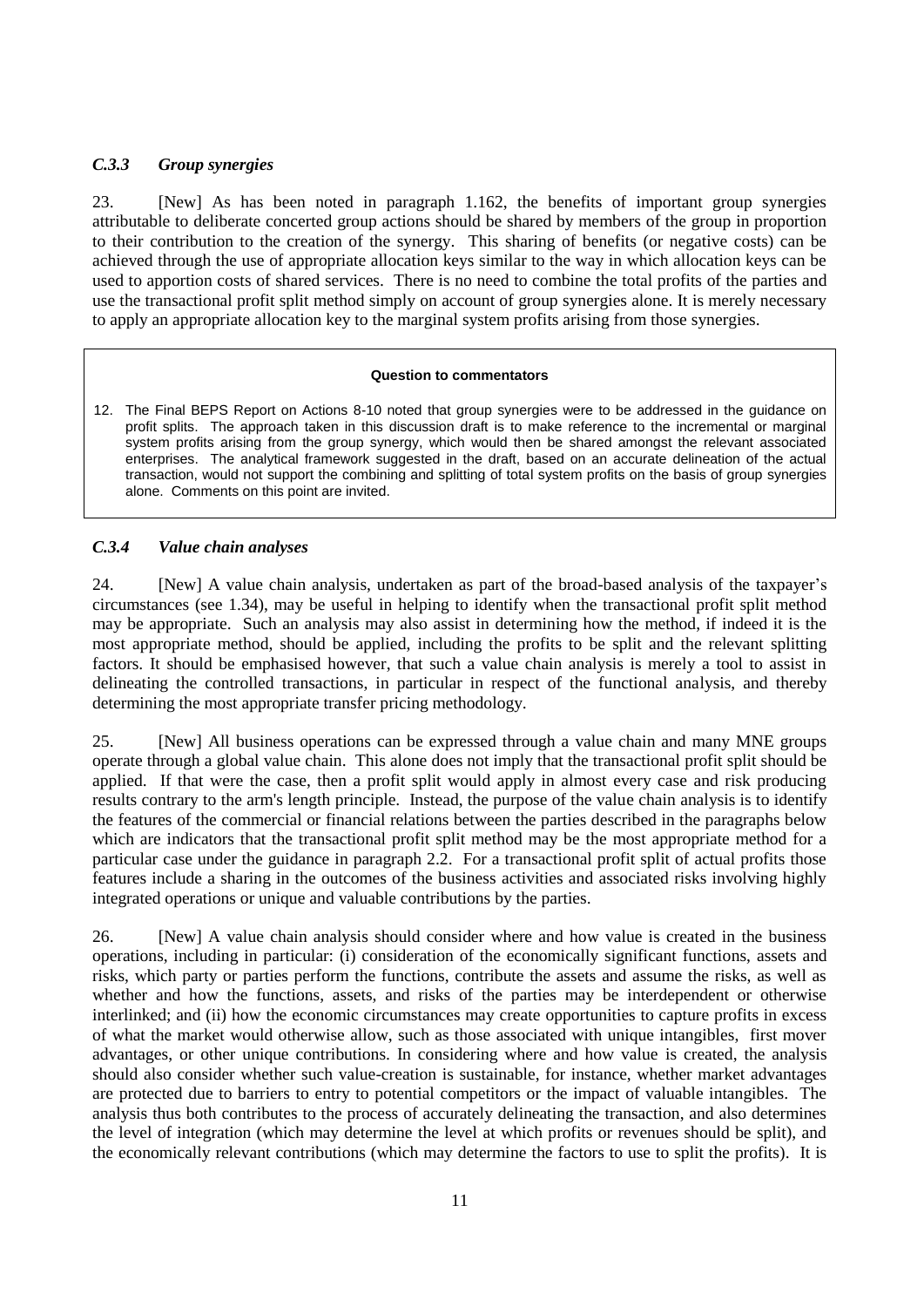important to note, however, that the value chain analysis is simply a tool to assist in accurately delineating the transaction. Moreover, it does not, of itself, indicate that the transactional profit split is the most appropriate method, even where the value chain analysis shows that there are factors which contribute to the creation of value in multiple places, since all parties to a transaction can be expected to make some contributions to value creation.

27. [New] A value chain analysis might usefully provide information about the following aspects of the business activity, relevant to determining whether the transactional profit split is the most appropriate method:

- The key value drivers in relation to the transaction, including how the associated enterprises differentiate themselves from others in the market;
- The nature of the contributions of assets, functions, and risks by the associated enterprises to the key value drivers, including consideration of which contributions are unique and valuable;
- Which parties can protect and retain value through performance of important functions relating to the development, enhancement, maintenance, protection and exploitation of intangibles;
- Which parties assume economically significant risks or perform control functions relating to the economically significant risks associated with value creation;
- How parties operate in combination in the value chain, and share functions and assets in parallel integration as described in paragraph [21].

#### **Question to commentators**

- 13. Does this section properly describe a value chain analysis as a tool in helping to delineate the actual transaction and in identifying features relevant in determining whether the transactional profit split method is appropriate?
- 14. If commentators see a value chain analysis as serving a greater purpose in relation to profit splits, then please provide an explanation for that view together with examples.

#### **C.4 Guidance for application**

28. [2.115] These Guidelines provide guidance on applying the transactional profit split method, but they do not seek to provide an exhaustive catalogue of economically significant risks, contributions, or other factors that will impact how this method may be applied reliably in a given case. Application of the method will depend on the accurate delineation of the actual transaction, including the assumption of economically significant risks, the nature of the contributions of the parties, how those contributions drive profit outcomes, and the identification of the profits to be split, but the overriding objective should be to approximate as closely as possible the split of profits that would have been realised had the parties been independent enterprises. If the economically significant risks have not been specified, if the nature of the contributions of the parties has not been accurately determined, if an evaluation of how those contribution drive profit outcomes has not been made, if the profits to be split have not been reliably identified, or if the basis for splitting the profits has not been reliably determined (as discussed below), then it is doubtful that the overriding objective can be achieved and the application of the transactional profit split method would be unreliable.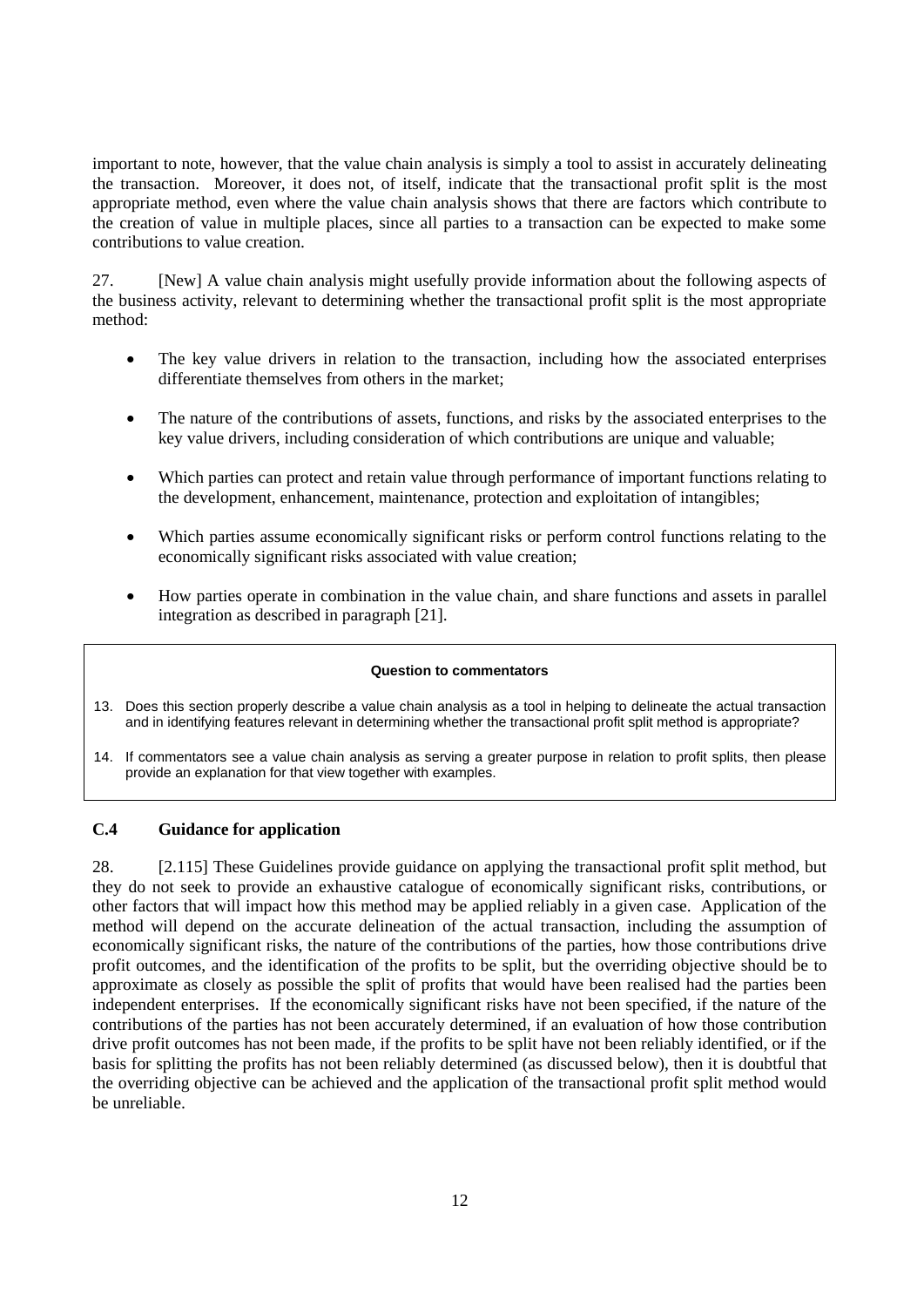29. [2.116] Under the transactional profit split method, the combined profits are to be split between the associated enterprises on an economically valid basis that approximates the division of profits that would have occurred in comparable circumstances at arm's length based on the accurate delineation of the actual transaction under Section D.1 of Chapter 1. In general, the determination of the combined profits to be split and of the splitting factors should:

- Be consistent with the accurate delineation of the actual transaction as set out in Section D.1 of Chapter I, and in particular reflect the contributions of the parties in terms of functions performed, assets used, and risks assumed;
- Be consistent with the determination of the combined profits to be split and of the splitting factors which would have been agreed between independent parties in comparable circumstances; and
- Be capable of being measured in a reliable and verifiable manner.
- 30. [2.117] In addition,
	- If a transactional profit split of anticipated profits is used to set transfer pricing in controlled transactions, it would be reasonable to expect the life-time of the arrangement, the assumptions made, and the assessment of respective contributions to be determined in advance of the transaction;
	- The person using the transactional profit split method (taxpayer or tax administration) should be prepared to explain why it is regarded as the most appropriate method to the circumstances of the case, as well as the way it is implemented, and in particular the criteria used to evaluate respective contributions to split the combined profits; and
	- Irrespective of whether anticipated or actual profits are used, the basis for calculating the combined profits to be split and the determination of the splitting factors should be made without the use of hindsight and should generally be used consistently over the life-time of the arrangement.

#### *C.4.1 Various approaches for splitting profits*

31. [New] Two commonly used approaches to splitting profits include the use of a contribution analysis, and its variation, a residual analysis. These two approaches can be used to apply both transactional profits splits of anticipated profits and transactional profit splits of actual profits.

# *C.4.1.1 Contribution analysis*

32. [2.119] Under a contribution analysis, the combined profits, which are the total profits from the controlled transactions under examination, are divided between the associated enterprises based upon a reasonable approximation of the division of profits that independent enterprises would have expected to realise from engaging in comparable transactions. This division can be supported by comparables data where available. In the absence thereof, it is often based on the relative value of the functions performed by each of the associated enterprises participating in the controlled transactions, taking account of their assets used and risks assumed. In cases where the relative value of the contributions can be measured directly, it may not be necessary to estimate the actual market value of each participant's contributions.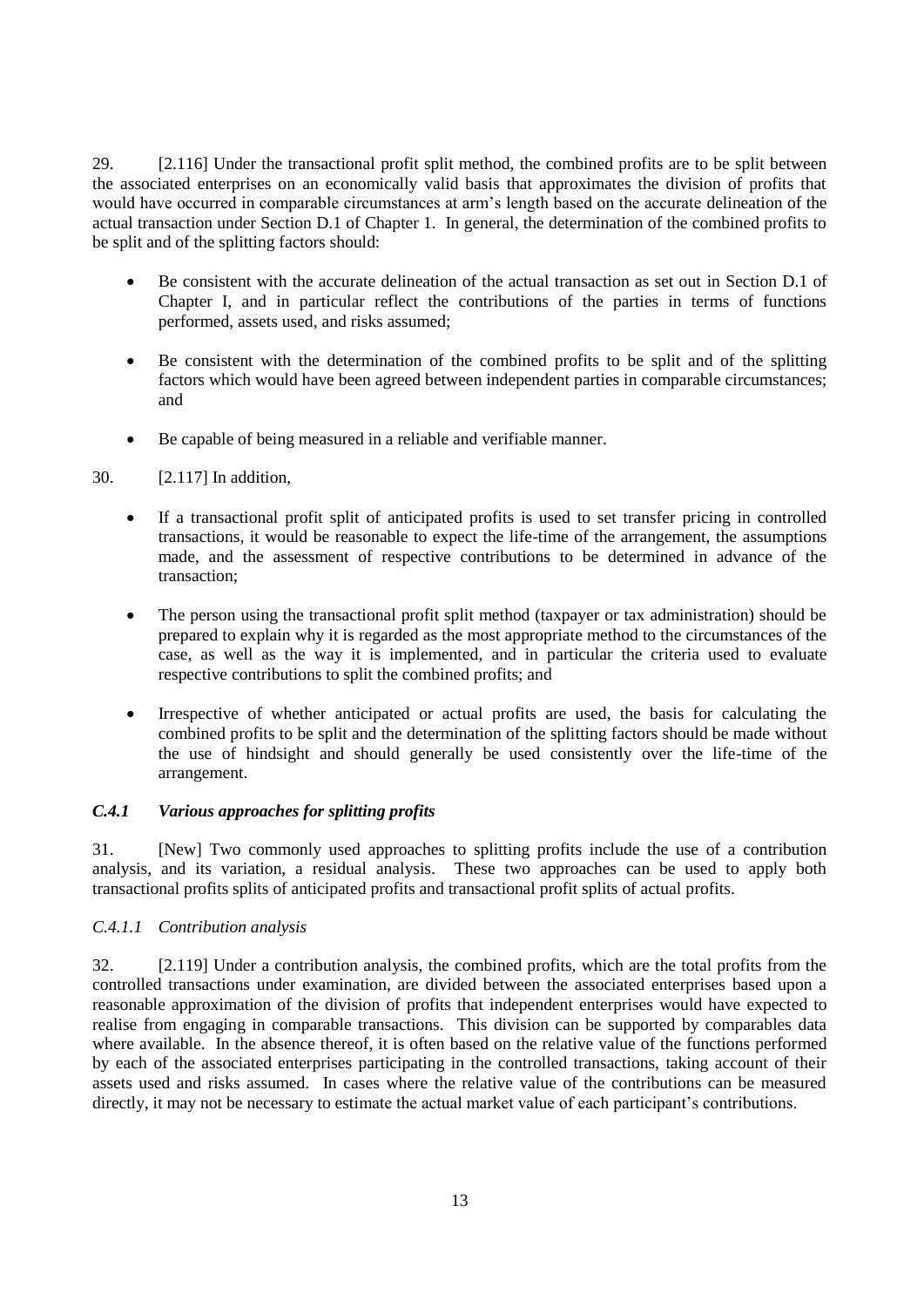# *C.4.1.2 Residual analyses*

33. [2.12] A residual analysis is appropriate where the contributions of the parties to the combined profits resulting from the transaction or transactions can be separated in two categories and applied in two stages. Where the contributions of the parties are such that some can be directly and reliably valued by reference to comparables (*e.g.* because the risks assumed in relation to these contributions are not shared, and the integration in relation to these transactions is low, and the contributions are not unique and valuable), while others cannot, the application of a residual analysis may be appropriate. A residual analysis divides the combined profits from the controlled transactions under examination in two stages. In the first stage, each party engaged in the controlled transactions is allocated an arm's length remuneration for those categories of contributions which can be directly valued, typically routine contributions for which reliable comparables can be found. Ordinarily this initial remuneration would be determined by applying one of the traditional transaction methods or a transactional net margin method to identify the remuneration of comparable transactions between independent enterprises. Thus, it would generally not account for the return that would be generated by a second category of contributions through the sharing of risk involving a high level of integration and unique and valuable contributions by the parties. In the second stage, any residual profit (or loss) remaining would be allocated among the parties. Typically, this allocation will be based on the relative value of the second category of contributions of the parties in a manner similar to the contribution analysis outlined above and in accordance with the guidance as described in section C.3.4.

34. [New] In applying a residual analysis in a transactional profit split of anticipated profits to set a price for the contribution made by the transferor, it is likely that projected income or cash flows of the transferee resulting from the transaction will be estimated over an appropriate period, deducting the income or cash flows associated with the activities that can be reliably benchmarked. This will leave estimated income or cash flows arising from the second category of contributions made by both parties described in the preceding paragraph. These income or cash flows can be discounted to a net present value and split between the parties to determine a price for the contribution made by the transferor. For a discussion of the application of valuation techniques that estimate the discounted value of projected future income or cash flows see sections D.2.6.3 and D.2.6.4 of Chapter VI.

C.4.2 Determining the profits to be split

35. [New] Irrespective of the type of transactional profit split approach that might be applied in a given case, the first step in performing any transactional profit split is to determine the pool of profits to be divided amongst the parties to the transaction.

36. [2.124] The combined profits to be split in a transactional profit split method are the profits of the associated enterprises from the controlled transactions in which the associated enterprises are engaged. The combined profits to be split should only be those arising from the controlled transaction or transactions under review. In determining those profits, it is essential to first identify the relevant transactions to be covered by the transactional profit split. It is also essential to identify the level of aggregation, see paragraphs 3.9-3.12. Where a taxpayer has controlled transactions with more than one associated enterprise, it is also necessary to identify the parties in relation to those transactions and the profits to be split among them.

37. [2.125] In order to determine the combined profits to be split, the relevant financial data of the parties to the transaction to which a transactional profit split is applied need to be put on a common basis as to accounting practice and currency, and then combined. Because accounting standards can have significant effects on the determination of the profits to be split, accounting standards should be selected in advance of applying the method and applied consistently over the lifetime of the arrangement. Differences in accounting standards may affect the timing of revenue recognition as well as the treatment of expenses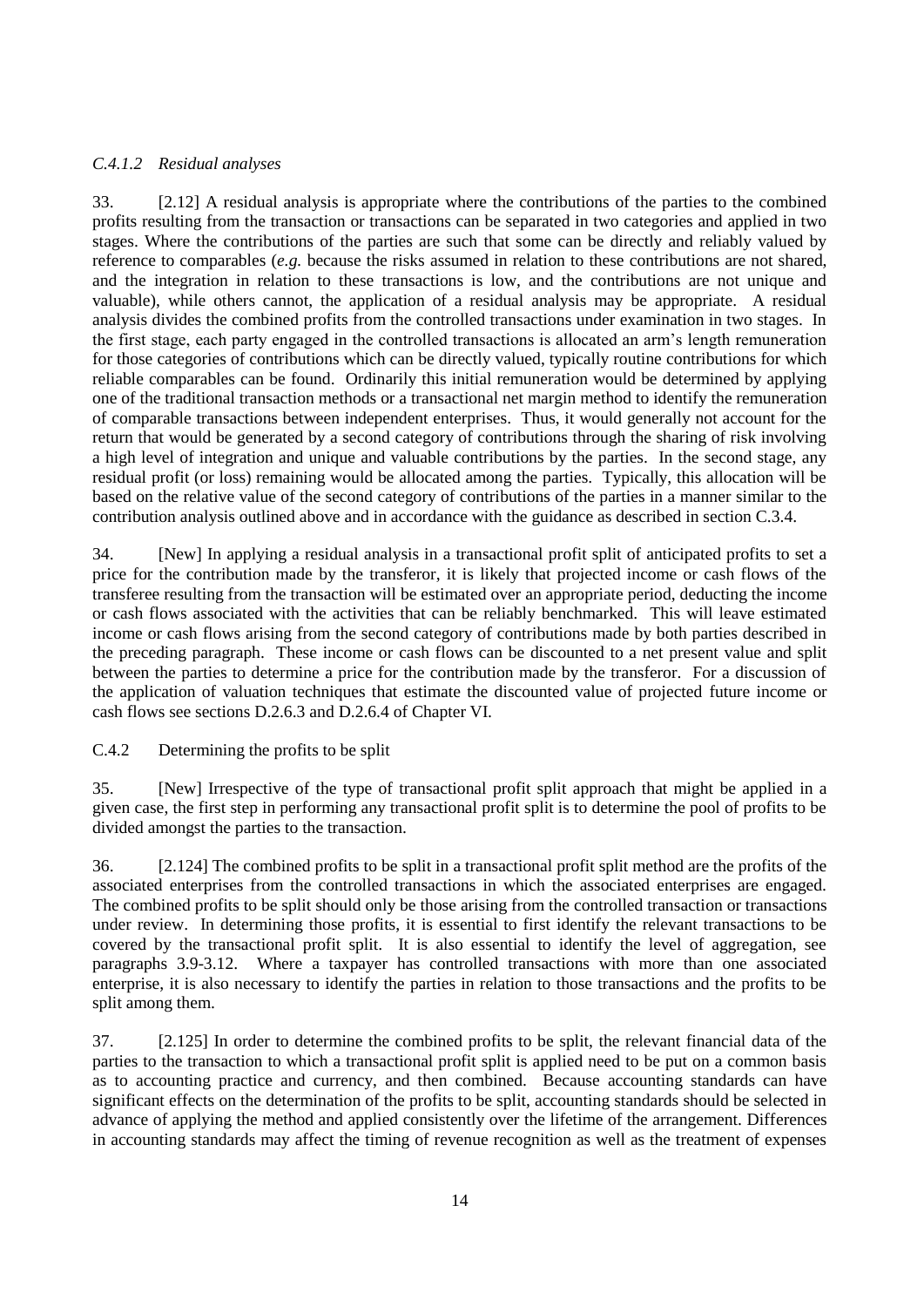in arriving at profits. Material differences between the accounting standards used by the parties should be identified and aligned.

38. [2.126] Financial accounting may provide the starting point for determining the profit to be split in the absence of harmonised tax accounting standards. The use of other financial data (e.g. cost accounting) should be permitted where such accounts exist, are reliable, auditable and sufficiently transactional. In this context, product-line income statements or divisional accounts may prove to be the most useful accounting records.

39. [New] However, except in circumstances where the total activities of each of the parties are the subject of the profit split, the financial data will need to be segregated and allocations made so that the profits solely relating to the combined contributions made by the parties are identified. For example, a product supplier in a profit split with an associated enterprise engaged in European marketing would need to identify the profits arising from its production of goods for the European market, and exclude the profits arising from the production of goods for, for example, the Asian market. The exercise may be relatively simple if the same goods are supplied to both markets, but will be more complex if different goods with different production costs or with different embedded technology, for example, are supplied to each market. Similarly, if the associated enterprise engaged in European marketing buys products from other sources, it will need to segregate its financial data in a way that reflects the revenues, costs, and profits solely relating to the goods purchased from the product supplier in the profit split. Experience suggests that this initial stage in performing a profit split can in some circumstances be extremely complex, and the method of identifying the profits relevant to the transaction and any assumptions made in doing so need to be documented.

# *C.4.3 Different measures of profits*

40. [New] The measure of profits used as the basis for the profit split will depend on the nature of the integrated operations and the sharing of risks as determined when accurately delineating the actual transaction. If gross profits are used as the basis of the split, then this should reflect the findings of the functional analysis that the parties share not only market risk, which affects the volume of sales and prices charged, but also risks associated with producing or otherwise acquiring goods and services, including any relevant costs of intangibles, which affect the level of gross profit. This may mean that the parties have integrated or joint functions and assets relating to the production or acquisition of goods and services. If operating profits are used as the basis of the split, then this should reflect the findings of the functional analysis that the parties share, in addition to market and production risks, a further range of risks that affect the level of operating expenses that may include investment in intangibles. This may mean that the parties have integrated or joint functions relating to the entire value chain.

41. [New, second example from 2.131] Therefore, the choice of the measure of profits to be split will depend on the nature of the transactions and the extent to which the associated enterprises are integrated, and the nature of the significant risks they share. For example, two associated enterprises, each with its own manufacturing specialisation and unique and valuable intangibles, agree to contribute the intangibles to produce innovative, complex products. The enterprises in this example will share in the profits associated with production and the risks associated with the success or otherwise of the products in the marketplace. However, they do not share risks associated with their selling and other expenses, which are largely unintegrated. Using a profit split based on combined operating profits after all expenses of both parties would have the potential result of sharing the consequences of risks that are controlled by only one of the parties. In such cases, a splitting of gross profits may be more appropriate and reliable since this level of profits captures the outcomes of market and production activities that the parties share together with the associated risks. Similarly, in the case of associated enterprises that engage in highly integrated worldwide trading operations, if the accurate delineation of the actual transaction determines that the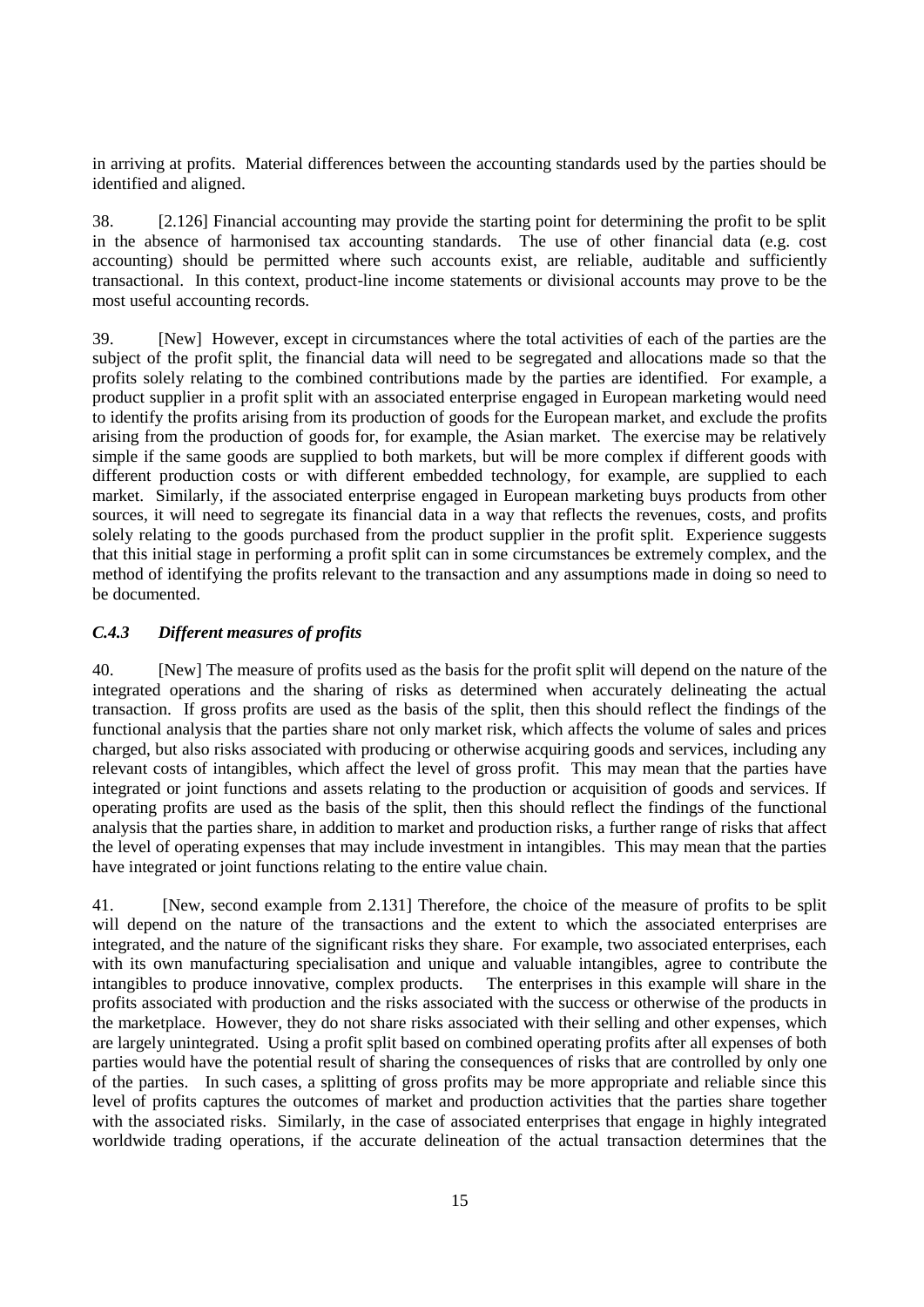sharing of risks and level of integration does not extend to operating costs, it may be appropriate to split the gross profits from each trading activity then deduct from the resulting share of the overall gross profits allocated to each enterprise its own operating expenses incurred.

#### **Question to commentators**

15. What further guidance or clarification of existing guidance would be helpful in these sections? Please provide practical examples in support of the response.

# *C.4.4 Splitting profits*

42. [2.13] The relevance of comparable uncontrolled transactions or internal data and the criteria used to achieve an arm's length division of the profits depend on the facts and circumstances of the case, and in particular on the identification of the drivers of profit determined in the value chain analysis. The criteria or profit splitting factors used to split the profit should:

- Be reasonably independent of transfer pricing policy formulation, i.e. they should be based on objective data (e.g. sales to independent parties), not on data relating to the remuneration of controlled transactions (e.g. sales to associated enterprises),
- Be verifiable, and
- Be supported by comparables data, internal data, or both.

43. [2.133] One possible approach is to split the combined profits based on the division of profits that actually results from comparable uncontrolled transactions. Examples of possible sources of information on uncontrolled transactions that might usefully assist the determination of criteria to split the profits, depending on the facts and circumstances of the case, include joint-venture arrangements between independent parties under which profits are shared, such as development projects in the oil and gas industry; pharmaceutical collaborations, co-marketing or co-promotion agreements; arrangements between independent music record labels and music artists; uncontrolled arrangements in the financial services sector.

44. [2.110 and 2.111] However, it is rare to find reliable comparables data that can be used in this manner. Nevertheless, external market data can be relevant in the profit split analysis to assess the value of contributions that each associated enterprise makes to the transactions. In effect, the assumption is that independent parties would have split combined profits in proportion to the value of their respective contributions to the generation of profit in the transaction. Thus, where there is no more direct evidence of how independent parties in comparable circumstances would have split the profit in comparable transactions, the allocation of profits may be based on the relative contributions of the parties, as measured by their functions, taking into account the assets used and risks assumed.

45. [New] More commonly, comparables data can be relevant in the residual profit split analysis to assess the value of certain categories of contributions, typically routine contributions for which reliable comparables can be found, that each associated enterprise makes to the transactions.

#### *C.4.5 Profit splitting factors*

46. [2.134] The division of the combined profits under the transactional profit split method is generally achieved using one or more profit splitting factors. Depending on the facts and circumstances of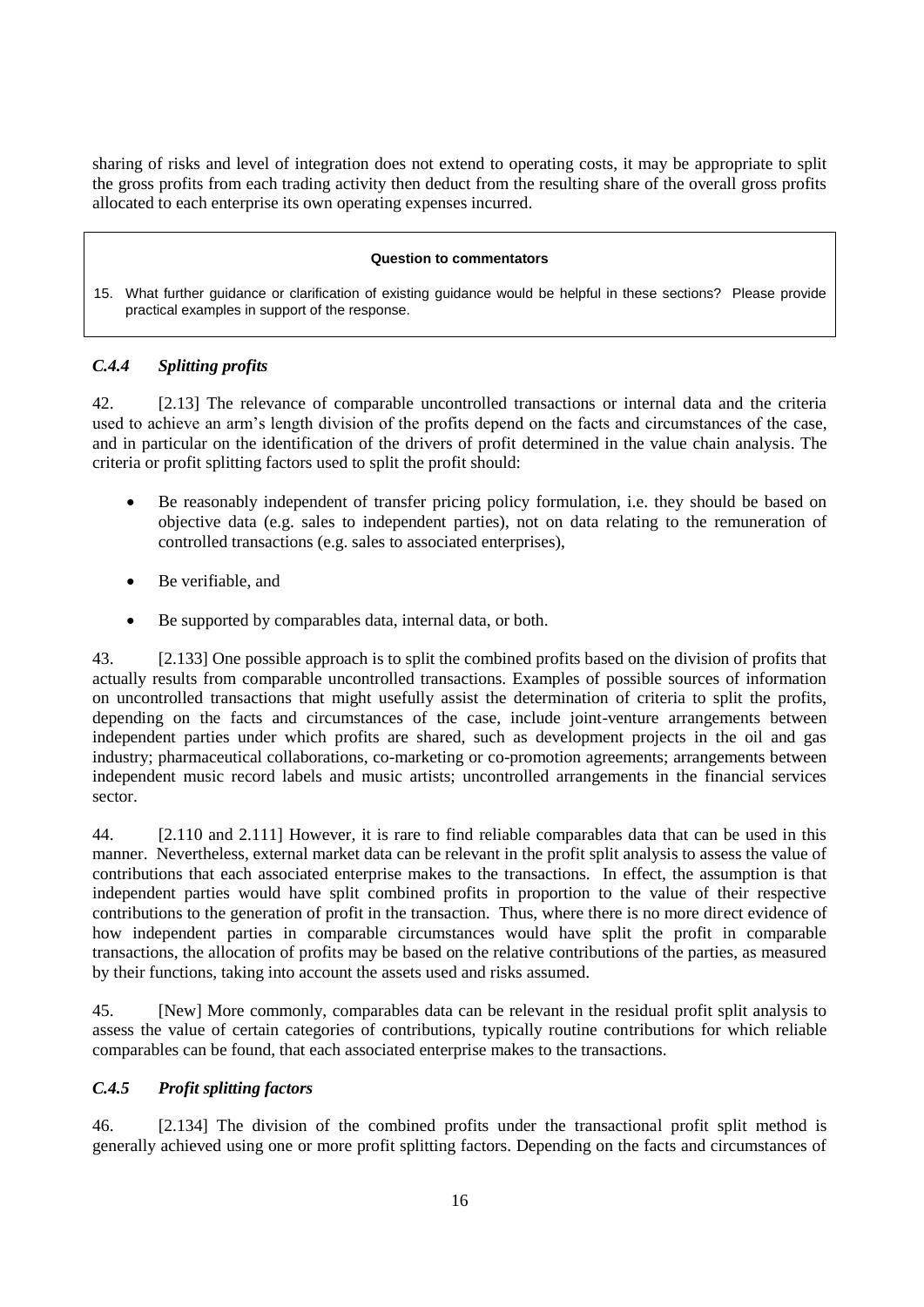the case, the factor can be a figure (*e.g.* a 30%-70% split based on evidence of a similar split achieved between independent parties in comparable transactions), or a variable (*e.g.* relative value of participant's marketing expenditure or other possible factors as discussed below). Where more than one profit splitting factor is used, it will also be necessary to weight the factors used to determine the relative contribution that each factor represents to the earning of the combined profits.

47. [2.13] In practice, profit splitting factors based on assets/capital (operating assets, fixed assets (for examples, production assets, retail assets, IT assets), intangibles, capital employed) or costs (relative spending and/or investment in key areas such as research and development, engineering, marketing) are often used where these capture the relative contributions of the parties to the level of profits being split. Other profit splitting factors that may capture the relative contributions of the parties to the level of profit being split may be based in the circumstances of the case on incremental sales, headcounts (number of individuals involved in the key functions that generate value to the transaction), or time spent by a certain group of employees if there is a strong correlation between the time spent and the creation of the combined profits.

48. [New] As noted above, arm's length parties can be assumed to split combined profits on the basis of their relative contributions to the creation of those profits. The determination of an appropriate profit splitting factor should, therefore, reflect the key value drivers in relation to the transaction. The value chain analysis may be helpful in the process of determining the relevant factors to use in splitting profits, including determining the weighting of applicable profit splitting factors, in cases where more than one factor is used.

# *C.4.5.1 Examples of profit splitting factors*

#### Asset-based factors

49. [2.136] Asset-based or capital-based factors can be used where there is a strong correlation between tangible assets or intangibles or capital employed and creation of value in the context of the controlled transaction. In order for a profit splitting factor to be meaningful, it should be applied consistently to all the parties to the transaction. See paragraph 2.98 for a discussion of comparability issues in relation to asset valuation in the context of the transactional net margin method, which is also valid in the context of the transactional profit split method.

50. [2.137] One particular circumstance where the transactional profit split method may be found to be the most appropriate method is the case where each party to the transaction contributes valuable, unique intangibles. Intangibles pose difficult issues in relation both to their identification and to their valuation. Identification of intangibles can be difficult because not all valuable intangibles are legally protected and registered and not all valuable intangibles are recorded in the accounts. An essential part of a functional analysis is to identify what intangibles are contributed by each associated enterprise to the controlled transaction. Guidance on the identification and valuation of intangibles is found at Chapter VI of these Guidelines. See also the examples in the Annex to Chapter VI "Examples to illustrate the guidance on intangibles."

#### Cost-based profit splitting factors

51. [2.138] A profit splitting factor based on expenses may be appropriate where it is possible to identify a strong correlation between relative expenses incurred and relative value contributed. For example, marketing expenses may be an appropriate factor for distributors-marketers if advertising generates material marketing intangibles, e.g. in consumer goods where the value of marketing intangibles is affected by advertising. Research and development expenses may be suitable for manufacturers if they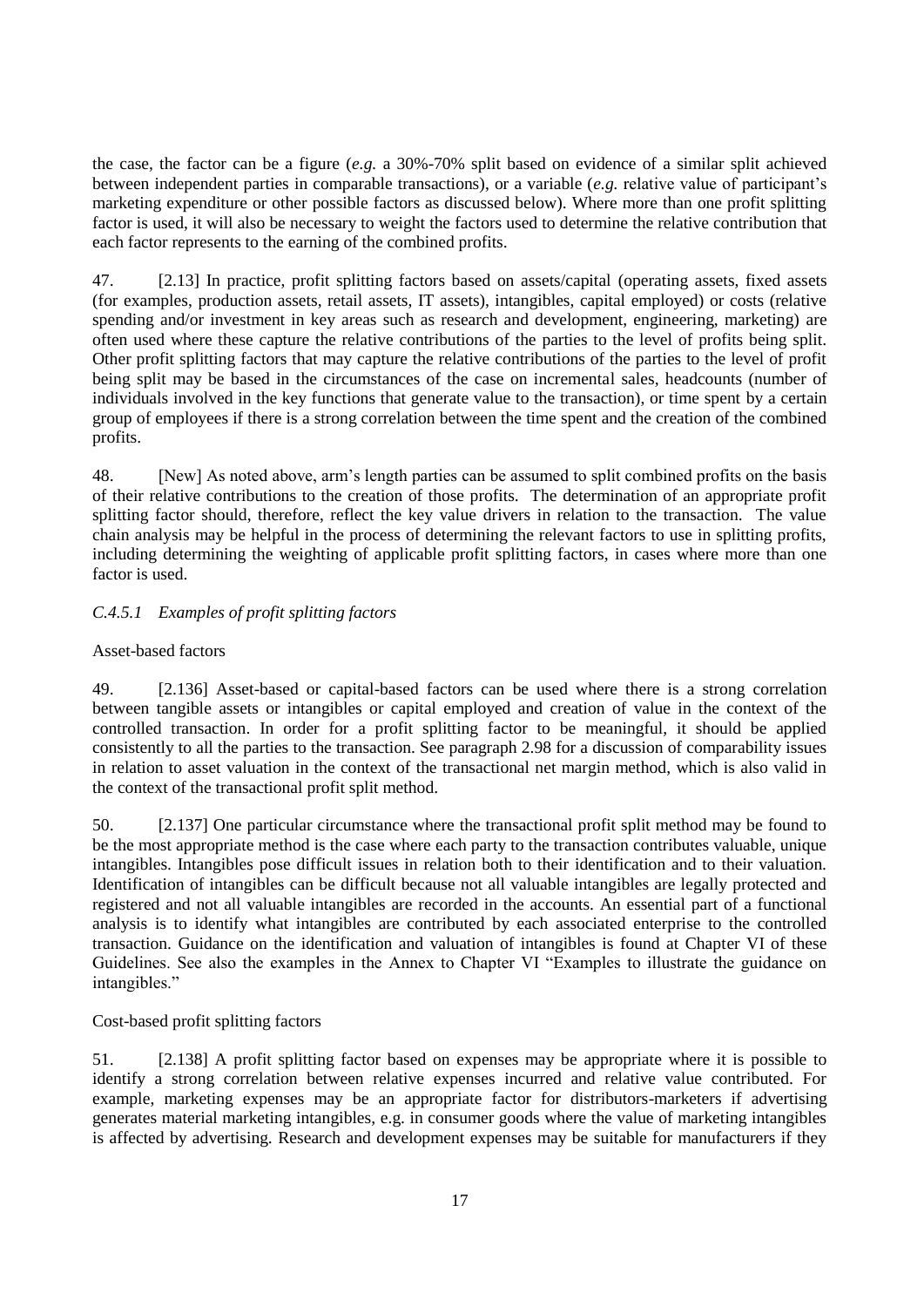relate to the development of significant intangibles such as patents. However, if, for instance, each party contributes different valuable intangibles, then it is not appropriate to use a cost-based factor unless cost is a reliable measure of the relative value of those intangibles or costs can be risk-weighted to achieve a reliable measure of relative value. Even where each party contributes the same kind of intangibles, riskweighting will be an appropriate consideration. For example, where the risk of failure at an early stage of development is several times higher than the risk of failure at a later stage or in the development of incremental improvements to an already proven concept, then the costs incurred in that early stage will have a higher risk weighting than the costs incurred at a later stage or on incremental improvements. Employee remuneration is likely to be relevant in situations where people functions are the primary factor in generating the combined profits.

52. [New and 2.139] Cost-based profit splitting factors may need to consider a number of issues. One is differences between the parties in the timing of expenditure. For example, research and development costs that are relevant to the value of a party's contributions may have been incurred several years in the past, whereas the expenditure for another party may be current. As a result, it may be necessary to bring historic costs to current values, as discussed further below. The relevant costs may be part of a larger cost pool that needs to be analysed and allocated to the contributions made to the profit split transaction. For example, marketing costs may be incurred and recorded across several product lines, whereas only one product line is the subject of the profit split transaction. In some instances costs, particularly employee compensation costs, are relatively higher for one party to the profit split transaction, not because the functions are more extensive or more valuable than those of another party, but because the location is more expensive. In such circumstances it may be appropriate to consider whether a more reliable outcome can be achieved by adjusting the costs so that the relative share of unadjusted costs does not result in a greater or lower share of value being allocated to a location simply because of a higher or lower cost of living. Where location savings are a significant contributor to profits, and such costs are included in the profits to be split, then the manner in which independent parties would allocate retained location savings would need to be reflected in the profit split, taking into account the guidance in section D.6 of Chapter I. Cost-based profit splitting factors can be very sensitive to differences and changes in accounting classification of costs. It is therefore necessary to clearly identify in advance what costs will be taken into account in the determination of the factor and to determine the factor consistently among the parties.

#### Timing issues

53. [2.140] In some cases, a significant issue for the reliability of cost-based splitting factors is the determination of the relevant period of time from which the elements of determination of the allocation key (*e.g.* assets, costs, or others) should be taken into account. A difficulty arises because there can be a time lag between the time when expenses are incurred and the time when value is created, and it is sometimes difficult to decide which period's expenses should be used. For example, in the case of a cost-based factor, using the expenditure on a single-year basis may be suitable for some cases, while in some other cases it may be more suitable to use accumulated expenditure (net of depreciation or amortization, where appropriate in the circumstances) incurred in the previous as well as the current years. Depending on the facts and circumstances of the case, this determination may have a significant effect on the allocation of profits amongst the parties. As noted at paragraphs 29-30 above, the selection of the profit splitting factor should be appropriate to the particular circumstances of the case and provide a reliable approximation of the division of profits that would have been agreed between independent parties.

#### **C.5 Reliance on data from a taxpayer's own operations (internal data)**

54. [2.141] Where comparable uncontrolled transactions of sufficient reliability are lacking to support the division of the combined profits, consideration should be given to internal data, which may